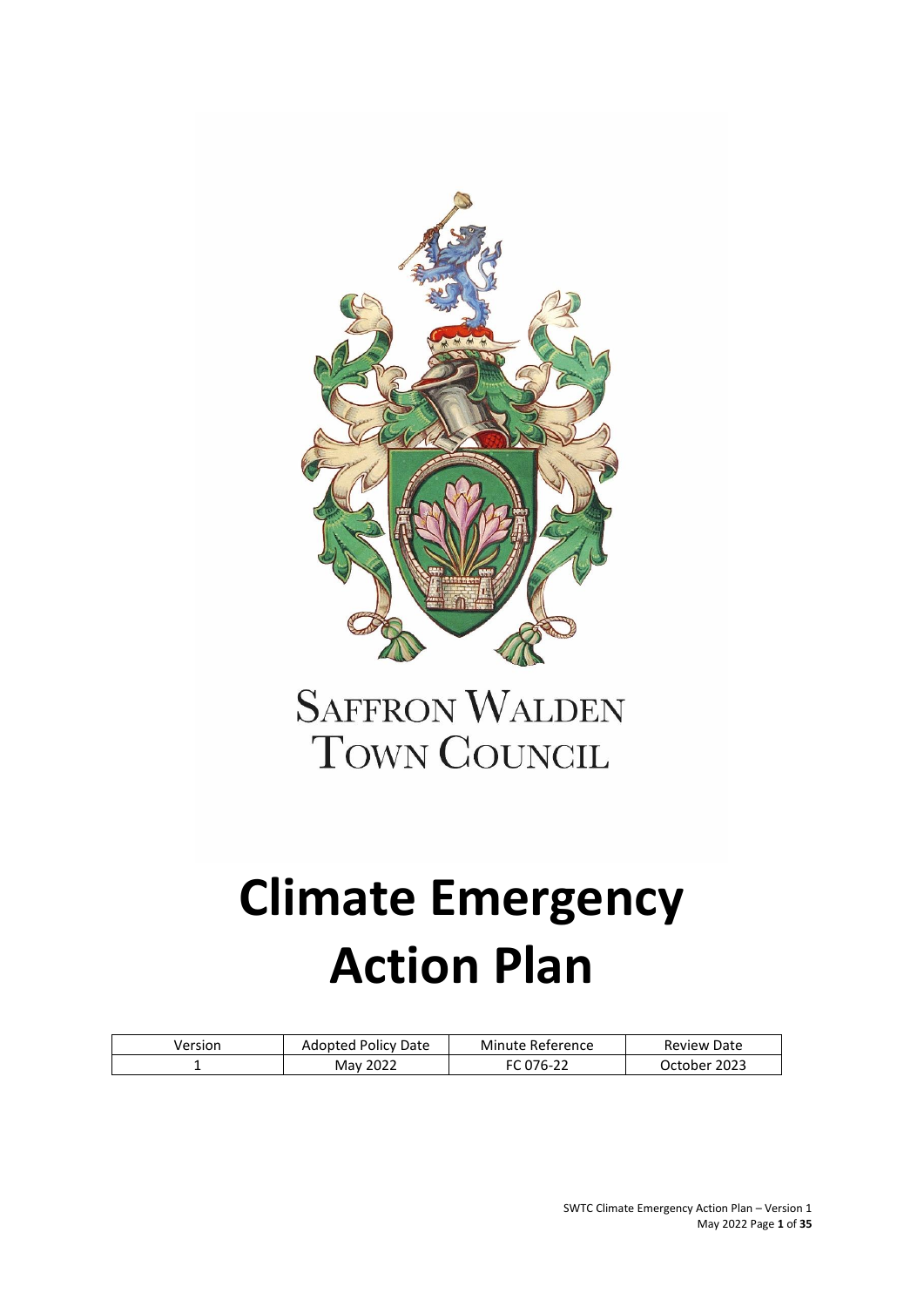# **Contents**

| 1. |                                                                                 |
|----|---------------------------------------------------------------------------------|
| 2. |                                                                                 |
|    |                                                                                 |
|    |                                                                                 |
|    |                                                                                 |
|    | 2022-23: Identify and prioritise carbon reduction projects; achieve quick wins. |
|    |                                                                                 |
|    |                                                                                 |
|    |                                                                                 |
| 3. |                                                                                 |
| 4. |                                                                                 |
| 5. |                                                                                 |
|    |                                                                                 |
|    |                                                                                 |
|    |                                                                                 |
|    |                                                                                 |
|    |                                                                                 |
|    |                                                                                 |
|    |                                                                                 |
|    |                                                                                 |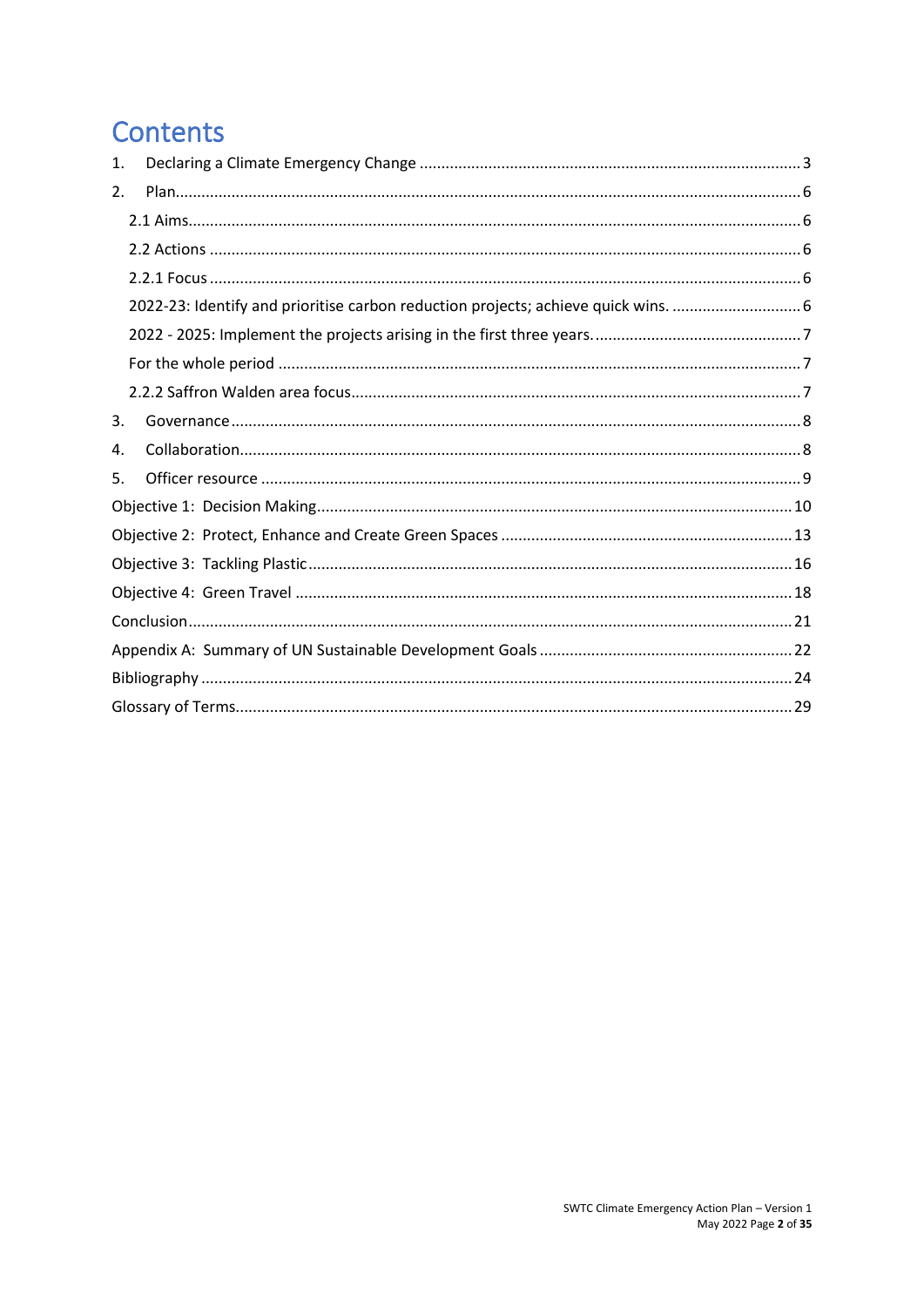# <span id="page-2-0"></span>1.Declaring a Climate Emergency Change

At its Full Council meeting on 8<sup>th</sup> April 2019, Saffron Walden Town Council (SWTC) resolved to declare a climate emergency and committed to the following:

- 1. To continue to work with the local community, business, schools and the district and county councils with the intention to make Saffron Walden and Essex Carbon Neutral by 2050 following recommendations from the Intergovernmental Panel on Climate Change (IPCC).
- 2. To commit to continued working with other local authority organisations and appropriate government departments to determine and implement best practice methods to limit Global Warming to less than one and half degrees Celsius.
- 3. Determines to place this issue on Council Committee agendas to agree strategies and action plans.

In considering local initiatives and actions, the Council further agreed that it should:

- aim to create a truly green town, with new open spaces, more trees, reduced use of plastics and improved connectivity for walking and cycling;
- aim to ensure that new homes are built to high environmental standards to reduce carbon emissions and to make them affordable to run;
- take positive measures to reduce the illegal levels of pollution by improving monitoring, cycling and public transport, increasing vehicle charging points and pushing for road changes, noting the Public Health England advice that they are no safe levels of air pollution;
- support allotments and local food production;
- continue to move towards the use of electric rather than petrol- or diesel-powered vehicles and tools;
- endeavour to hold other authorities to account for their part in this.

In October 2019 and in light of the growing need for communities to act, and to act now, the Town Council amended its resolution; aiming to be carbon neutral by 2030.

Recognising that words are cheap and easy, the Town Council is aware that a climate change declaration must be backed up and supported by actual, local tangible action; otherwise there is no point. To that end, SWTC has already undertaken the following:

- Reduced mowing and hedge cutting in its public open spaces, allowing the growth of flora and fauna
- Working with the local church in its furtherance of becoming an "Eco-Church", in the creation of wildflower areas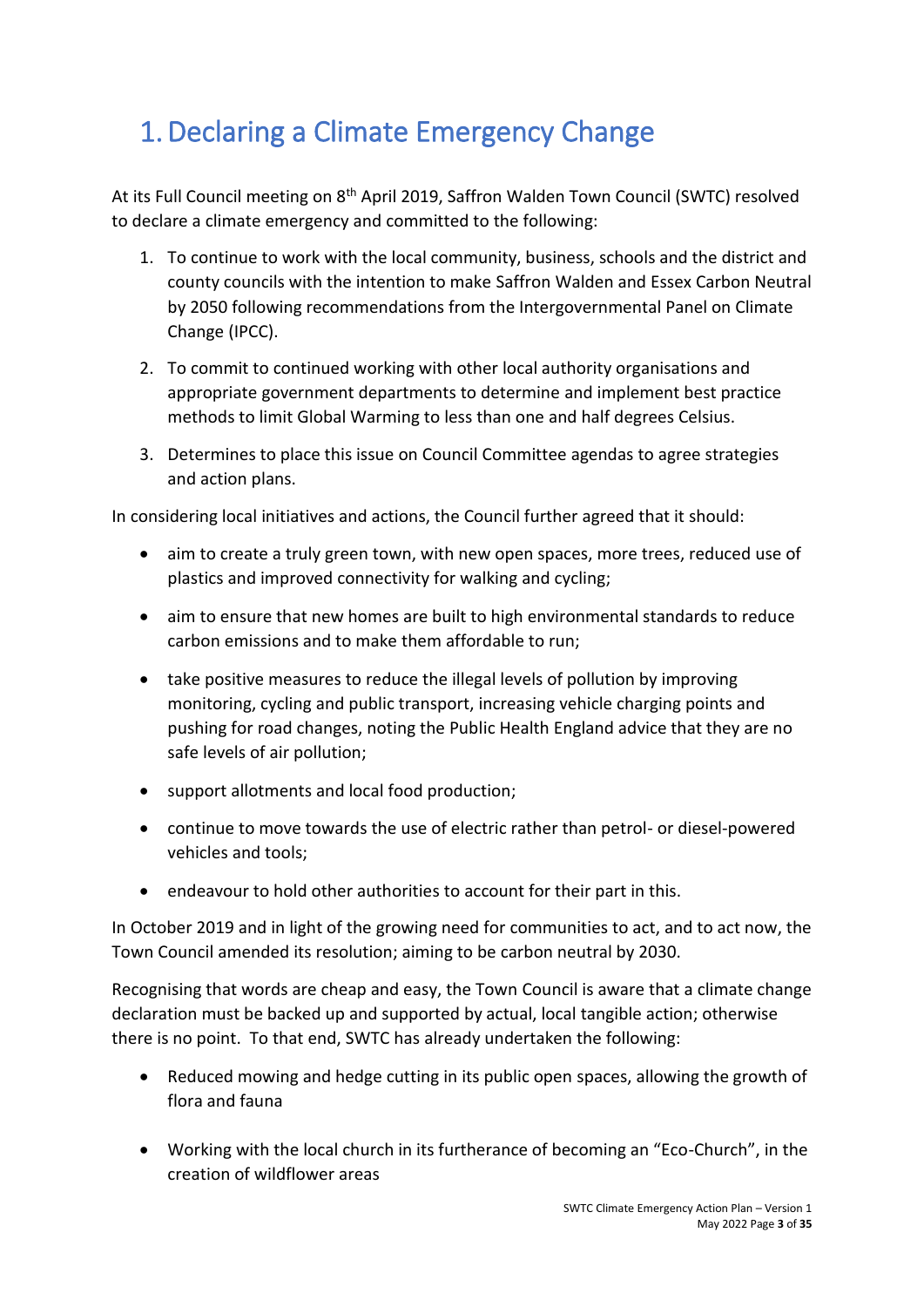- Restricted the use of glyphosate in Town Council managed green spaces
- Planting of new hedges and trees. We have hosted a series of community tree planting days in 2019 and 2020, attracting over 50 community volunteers.
- Purchase of battery-operated gardening tools and equipment (rather than petrol); this is not only having a positive impact on the environment but also is of benefit to our employees
- Replacement of petrol and diesel vans and cars with electric vehicles
- To continue supporting allotments and the provision of local food produce. We will provide allotments to both the public and the community. We will continue working with Dig-it Community Group in their outreach projects with the provision of allotment space. We will support local food producers through our market and retail sales at the Tourist Information Centre
- Built and installed bird and bat boxes
- Supported litter campaigns and local walk to school days
- Removed the use of plastic cups in all our venues
- Installed 10 drinking fountains in and around the town centre

Whilst we do not have any power or authority over the creation of green spaces, we lobby developers and the local planning authority to improve the quality and value of public spaces in new developments. As a principle, the Town Council will adopt new public open space to ensure that it is maintained and managed in an appropriate and environmentally friendly manner.

We lobby Essex County Council (the local Highway Authority) to improve connectivity for walking and cycling in and around town. We are clear and forthright about what action must be taken to achieve a greener, cleaner town. We make representations in new planning applications to try to ensure the Department of Transport's hierarchy of use is maintained in putting pedestrians first and cyclists second. We ask developers to provide porous and easy access from their development into town.

We work alongside and support local community groups and activity related to environmental protection and preservation. We supported local young people in 2019 when they held a climate change demonstration, we engage with an environmental community group, Saffron Walden Against Climate Change (SWACC).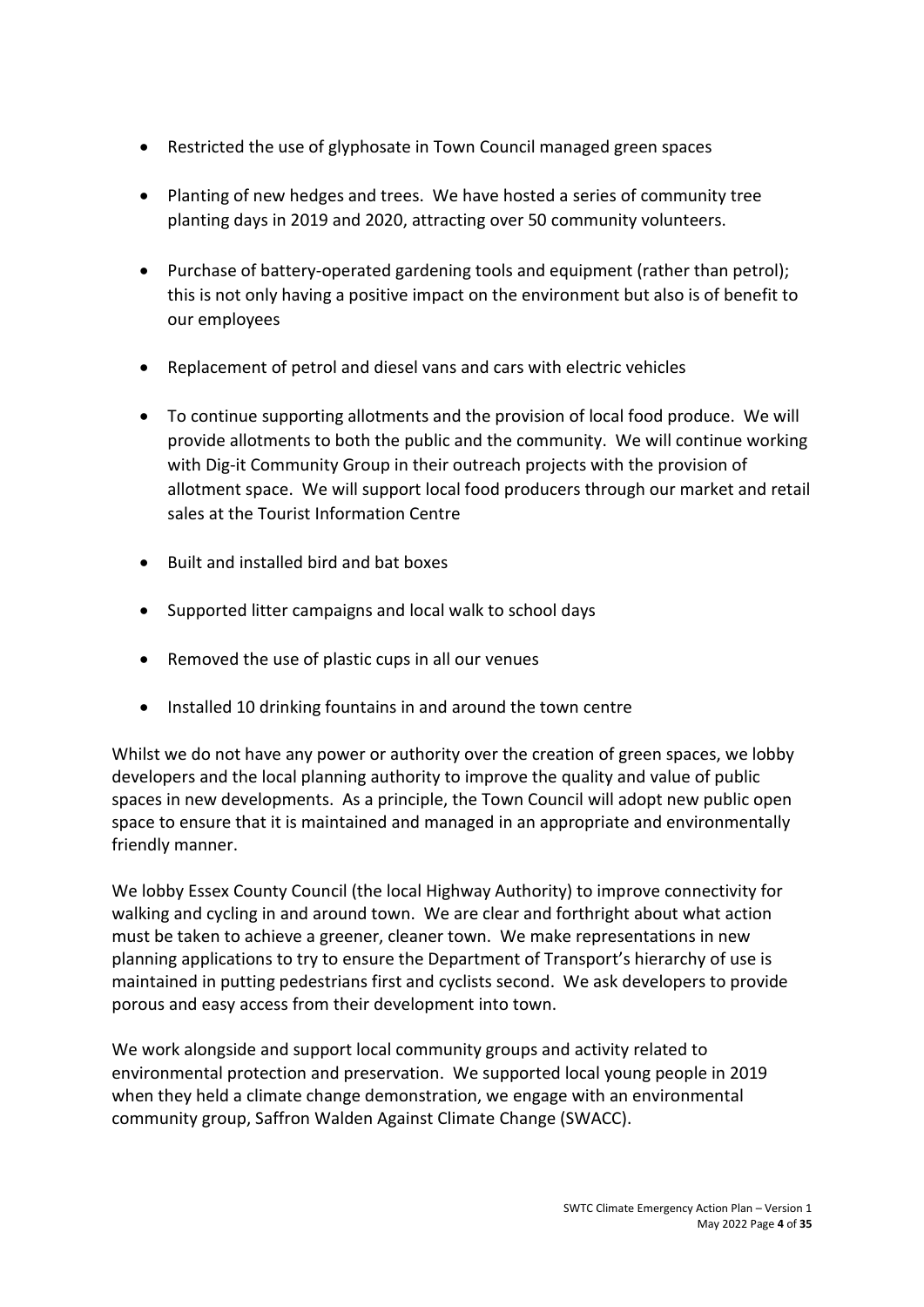The Town Council promoted the "Clean Air Day" in October 2020, raising local awareness and asking people to make a change or commitment to their way of life to improve local air quality. Our market stall was very well received with residents pledging to make tangible changes to their ways of life in order to protect our world.

We are analysing the Council's carbon footprint, identifying any particular areas where further improvements can be made in our working practices and how we can achieve our net zero target. This analysis includes a review of the energy consumed in our buildings, by our machinery and our vehicles.

The Town Council acknowledges there is still much to do but that every little step and every individual contribution helps towards reducing our global impact on climate change. To quote from David Attenborough "*Real success can only come if there is a change in our societies and in our economics and in our politics".* Saffron Walden Town Council remains committed to reducing its carbon emissions and will continue to work with and support individuals and community groups in their efforts to this same goal.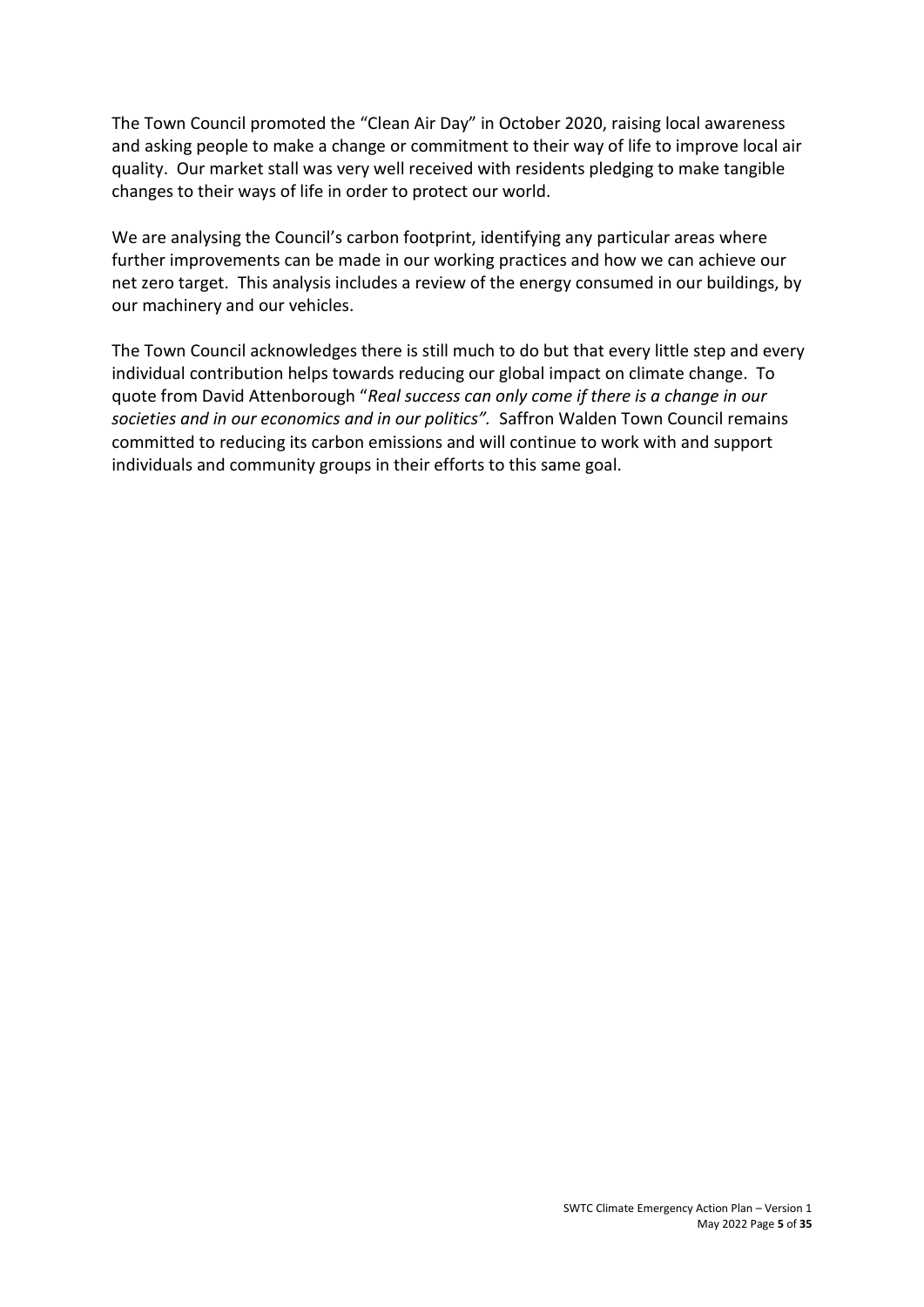# <span id="page-5-0"></span>2. Plan

### <span id="page-5-1"></span>2.1 Aims

1. Saffron Walden Town Council (SWTC) to be neutral with respect to its impact on the climate by 2030.

2. Saffron Walden town emissions to be neutral in line with Government policy by 2050 at the latest and ideally before that and to reduce each year in line with the Uttlesford's Environment and Climate Change Framework projections, through actions taken by individuals, businesses and other organisations facilitated, promoted and supported in part by SWTC.

### <span id="page-5-2"></span>2.2 Actions

The actions have two strands, the first having a Saffron Walden Town Council focus to achieve the first aim, the second to work with others to deliver on the second aim.

### <span id="page-5-3"></span>2.2.1 Focus

SWTC's carbon footprint can be considered to arise from:

- Events such as Christmas lights switch on, Remembrance Day,
- Buildings, principally the use and hire of the Town Hall, Golden Acre Community Centre and other venues and spaces
- Vehicles and other transport used
- Management and upkeep of open spaces managed by SWTC
- Services such as the operation of the market and Tourist Information Centre

The carbon footprint arises directly from fuel used in each of these and indirectly through the plant, machinery and services bought in.

Our plan is to undertake the following actions.

### <span id="page-5-4"></span>2022-23: Identify and prioritise carbon reduction projects; achieve quick wins.

1. Analyse Saffron Walden Town Council's carbon footprint in each of the above areas.

2. Set a carbon budget for 2022-23 onwards, consistent with UDC's Framework

3. Identify mechanisms for reducing and eliminating the carbon footprint of each area by 2030, including quick wins.

4. Evaluate options based on criteria including feasibility, effectiveness, timeliness and cost. For example, migration to renewable electricity contracts would be feasible, since they are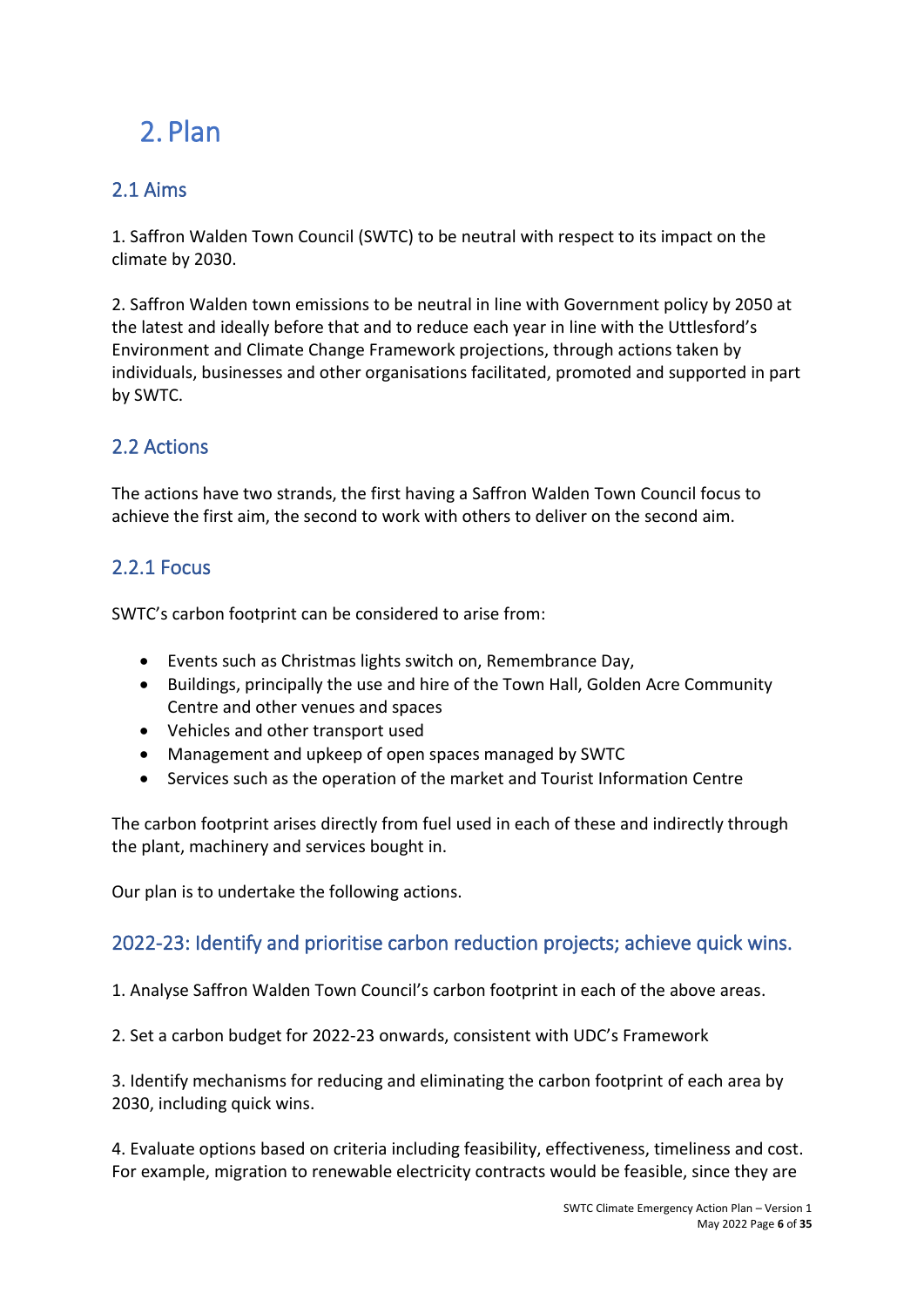available, effective, can be undertaken rapidly within the time period, but may incur an additional cost.

5. Prioritise options taking account of the outcome of the evaluation and Council resources and overall cost.

6. Define an implementation programme specifying projects including objectives, milestones (including timing), expected outcome, anticipated approach to be followed and resource requirements.

7. Implement quick wins, identifying actions that may be taken immediately, and implement those actions including for example: waste recycling and minimisation of air pollution, moving to a energy provider that provides 100% renewable electricity

### <span id="page-6-0"></span>2022 - 2025: Implement the projects arising in the first three years.

1. Implement projects from those as above.

2. Review the implementation programme each year and modify as necessary.

### <span id="page-6-1"></span>For the whole period

1. Continually monitor, audit and evaluate progress on the action plan.

2. Institute an awareness campaign through the website, newsletter and social media about the activities being undertaken by SWTC and external bodies in Saffron Walden potentially with case studies from elsewhere.

3. Attend Climate Summits and other meetings when invited by Uttlesford District Council, Essex County Council or other reputable hosts or partners.

### <span id="page-6-2"></span>2.2.2 Saffron Walden area focus

1. Hold a quarterly People's Forum (a public workshop) to report on SWTC's progress in reducing its own carbon footprint and to receive reports of the external projects facilitated or supported by SWTC. This report does not seek to prescribe dates and times for any such meetings, identifying the increased difficulties and complexities of hosting such events during the current Covid-19 pandemic, although at time of writing these restrictions are currently eased.

2. Identify opportunities where SWTC can usefully facilitate and support the community in achieving the projections in the Uttlesford Environment and Climate Change Framework. These may be projects that can be undertaken by individuals, businesses or community organisations.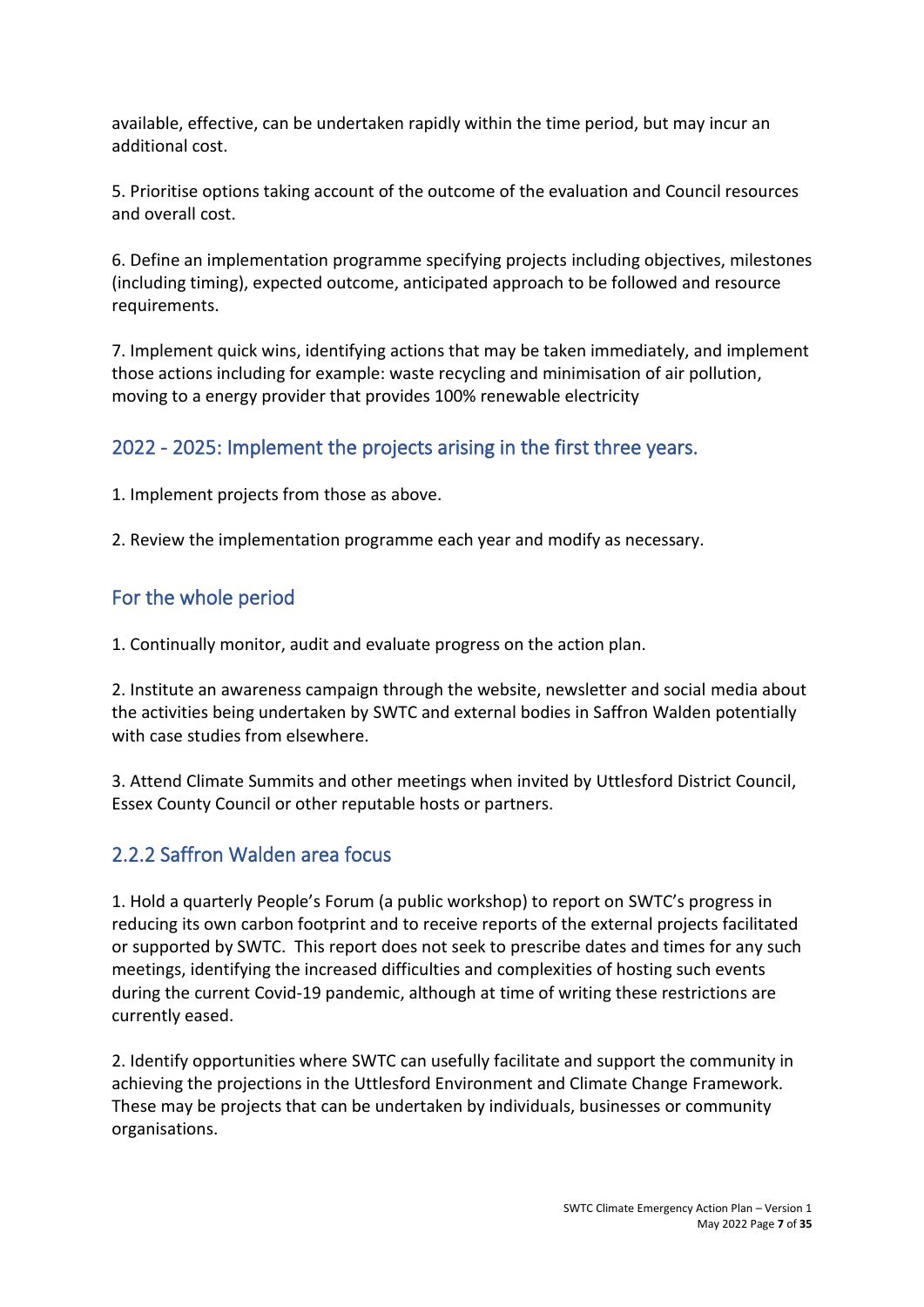3. Identify external parties that can initiate and manage projects associated with these opportunities. These may be community organisations or individual businesses.

4. Assess how SWTC's role in each project and, subject to approval by Council agree with external bodies.

5. Hold a meeting every two months with the relevant external parties to review the progress with each opportunity.

# <span id="page-7-0"></span>3.Governance

Overall authority to proceed is vested in Council and a Working Group will act for an on behalf of Council in the implementation of the Council's overall aims and strategies. The Working Group's role is to bring proposals to Council for review and approval. Action is then taken by SWTC in accordance with the approval given and to include the following:

1. Report to Council on completion of each stage in the identification and prioritisation of the carbon reduction projects during the action plan period to receive the assessment, and approve the evaluation of options, prioritisation of options and the subsequent implementation programme.

2. Request approval from Council for detailed plans and subsequent decisions arising from individual projects during the plan period.

3. Request approval from Council for any revisions to the implementation programme during the plan period.

4. Request approval from Council on SWTC roles in external projects.

5. Provide a quarterly report on progress against the plan.

6. Provide an annual report on achievements in the previous year to be presented at the May Council meeting.

# <span id="page-7-1"></span>4. Collaboration

SWTC will act in the context of policy, regulation and initiatives set at international, national government, Essex County Council (ECC) , and Uttlesford District Council levels (UDC). In this respect, SWTC will seek to collaborate with ECC and UDC to ensure consistency and to avoid duplication in actions taken at the different levels.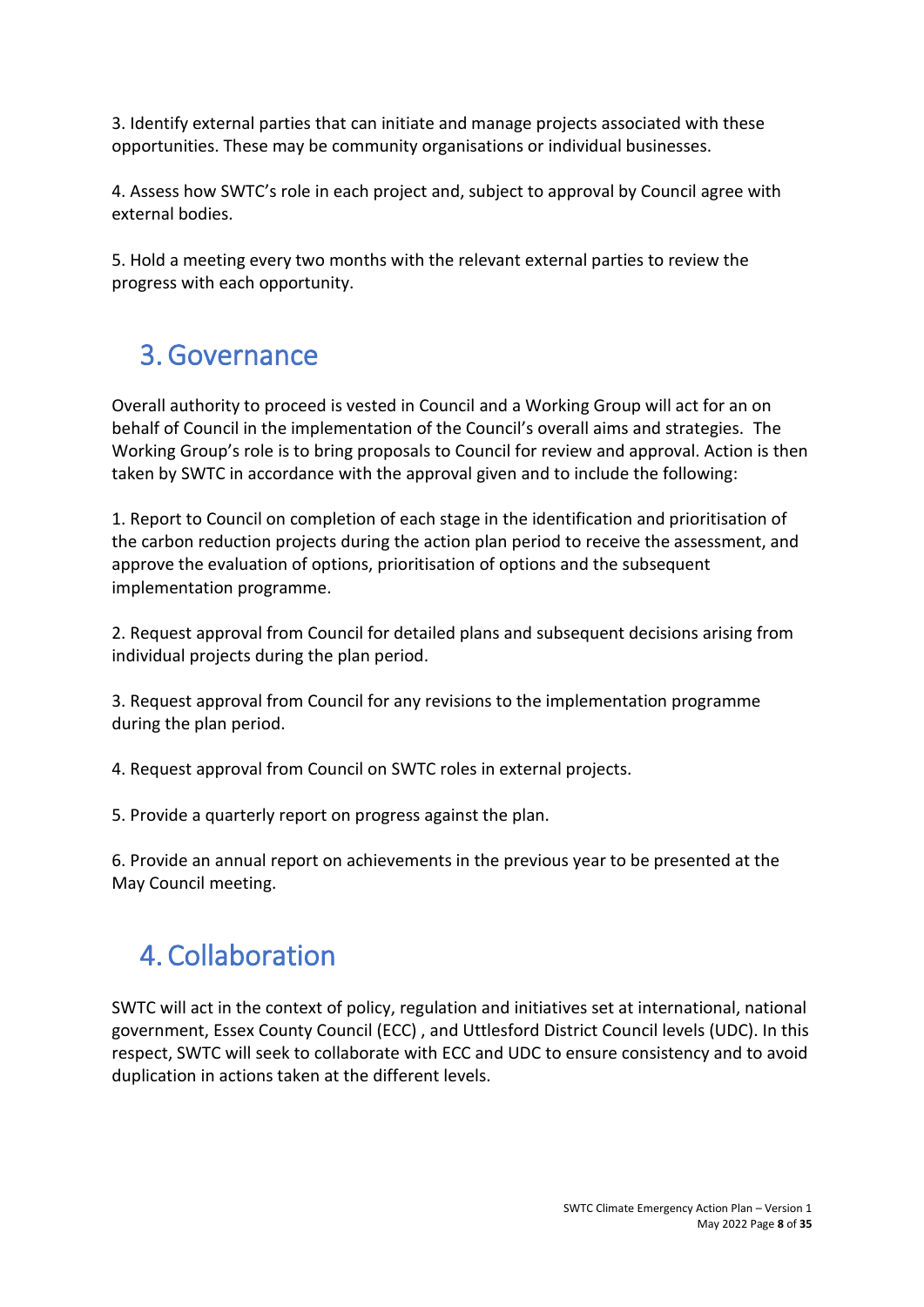# <span id="page-8-0"></span>5.Officer resource

Consideration must be given to the provision of officer support to the Working Group. The officer's role is to support the working group in assembling meeting agendas, undertaking research associated with particular initiatives, to track progress, to liaise with external parties as appropriate and to minute meetings that take place. There is no current resourcing available to SWTC to fulfil this role.

The work, particularly in research, will be highly constrained by the availability of time from the officer charged with the role. Therefore, the estimate of the level of resource will be a compromise based on officers' overall availability given other responsibilities. At this stage the proposal is for an officer to be available one day a week to support the Working Group (i.e. 20% of an FTE).

### *to identify and address local environmental issues which support global climate change action*

Through a consultative, informed and democratic process, the action plan identifies issues and makes recommendations which will positively impact the local environment and contribute to addressing climate change on a national and global scale. Saffron Walden Town Council (SWTC) will lead on all initiatives, working in partnership with a range of individuals and community groups.

SWTC will exercise the power of GPC<sup>1</sup>, having regard to UK legislation<sup>2</sup>, international policy and an awareness of global trends and initiatives. Objectives will align with the UN Sustainable Development Goals<sup>3</sup> (UN 2020a,b) (Appendix A)

### **Key to Action Plan:**



|             | <b>Time Frame</b> |
|-------------|-------------------|
| <b>High</b> | Short: 3-6 months |
| edium       | Medium: 6-18      |
|             | months            |
| l ow        | Long: 18 months-3 |
|             | years             |
|             |                   |

 $1$  GPC: An acronym for the General Power of Competence. See Glossary of terms for further information. <sup>2</sup> This includes The Climate Change Act 2008 (2050 Target Amendment) Order 2019, Local Development Plans, the United Nations 2020 climate and energy package; including a range of binding legislations and a commitment for a "20% cut in greenhouse gas emissions (from 1990 levels), 20% of EU energy from renewables, 20% improvement in energy efficiency" (European Commission, 2020)

<sup>3</sup> The UN Sustainable Development Goals (SDG): "*the blueprint to achieve a better and more sustainable future for all. They address the global challenges we face, including poverty, inequality, climate change, environmental degradation, peace and justice"* (UN, 2020b). See Glossary of terms for further information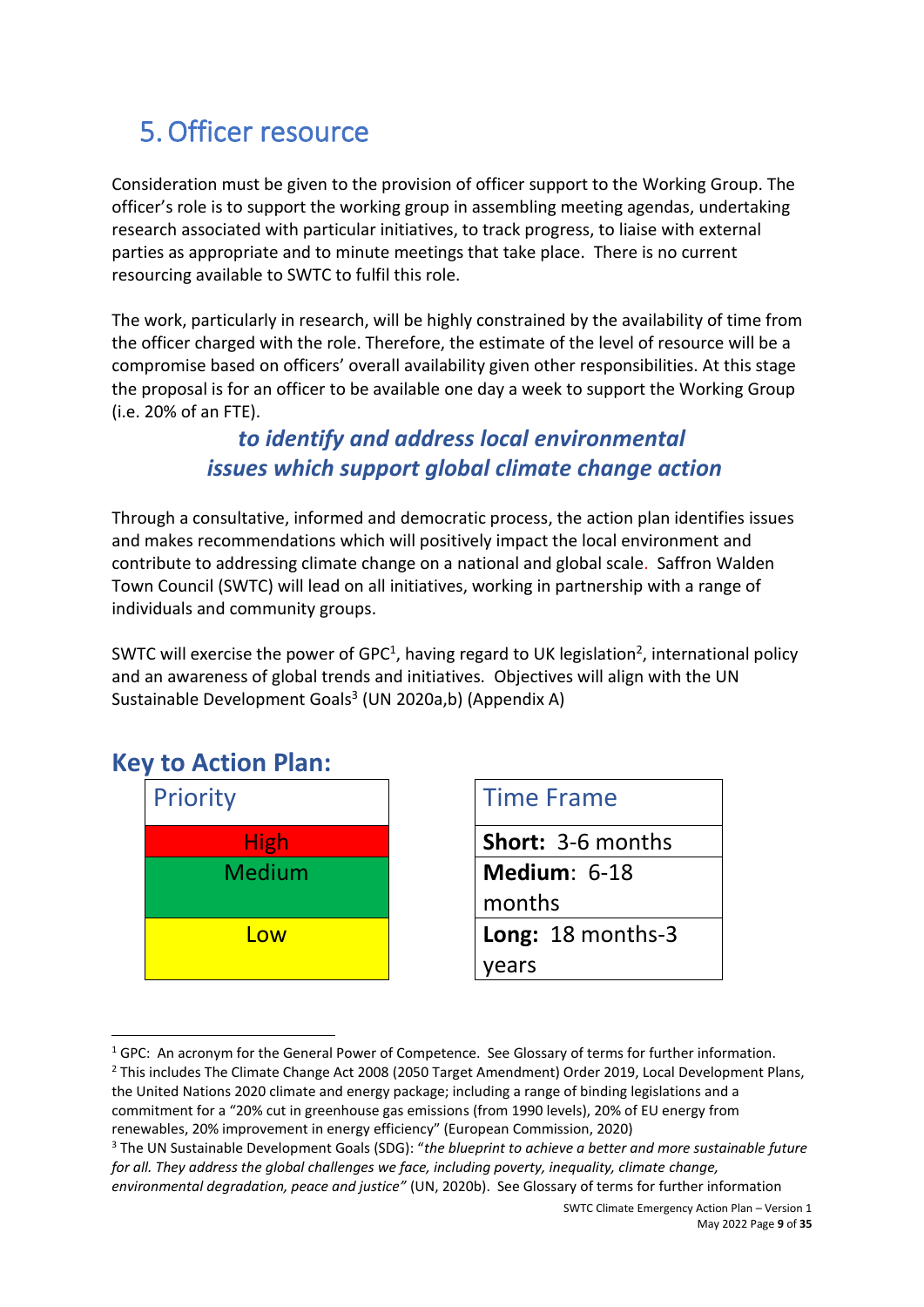# Objective 1: Decision Making

### **This objective is woven throughout the UN SDGs, particularly supporting Goal 16**

Council decisions will recognise the importance of climate change, having due care and consideration to this action plan. Decisions will actively support and enable a commitment to local and national climate change; no decision will be contrary to, or undermine this commitment

<span id="page-9-0"></span>

| <b>Commitment</b>                                               |                | What we will do                                                                                                                                                                 | <b>Partners</b>                                      | <b>Priority</b> | <b>Time</b><br>Frame | <b>Local Positive</b><br>Impact $/$<br><b>Opportunities</b> | National /<br><b>Global Impact</b>                                                                                                             | <b>Challenges</b><br>/ Tensions                                      |
|-----------------------------------------------------------------|----------------|---------------------------------------------------------------------------------------------------------------------------------------------------------------------------------|------------------------------------------------------|-----------------|----------------------|-------------------------------------------------------------|------------------------------------------------------------------------------------------------------------------------------------------------|----------------------------------------------------------------------|
| <b>Reduction of the</b><br><b>Council's carbon</b><br>footprint | 1a             | Analyse the Town<br>Council's carbon<br>footprint,<br>establishing current<br>emissions and<br>enabling an<br>informed<br>reduction; aiming<br>towards a zero<br>output by 2030 | Utility providers                                    |                 | Medium               | <b>Actions will</b><br>demonstrate<br>commitment            | Leading by<br>example, may<br>encourage others<br>"even for giant<br>problems you need<br>to start<br>somewhere"<br>Childs <sup>4</sup> (2020) | Costly?<br>Problems<br>identified<br>outside of<br>SWTC's<br>control |
|                                                                 | 1 <sub>b</sub> | Better inform<br>ourselves about<br>climate change<br>through education,<br>training and<br>mentoring                                                                           | Environmental<br>Groups - both local<br>and national |                 | Medium               | Leading to better<br>informed and<br>educated<br>responses  | SWTC identified as<br>a national leader<br>on climate change                                                                                   |                                                                      |

<sup>&</sup>lt;sup>4</sup> Mike Childs: He has a keen background in environmental issues, sparked from witnessing environmental damage to his town when young. He graduated from York University and whilst there was the first Green Party deputy-president of the Students' Union. He joined FoE in 1989 and has an impressive and progressive career with them, he is currently the Head of Science, Policy and Research. Having led on a number of initiatives and campaigns for FoE, he is deemed a credible and knowledgeable source of reference on environmental matters.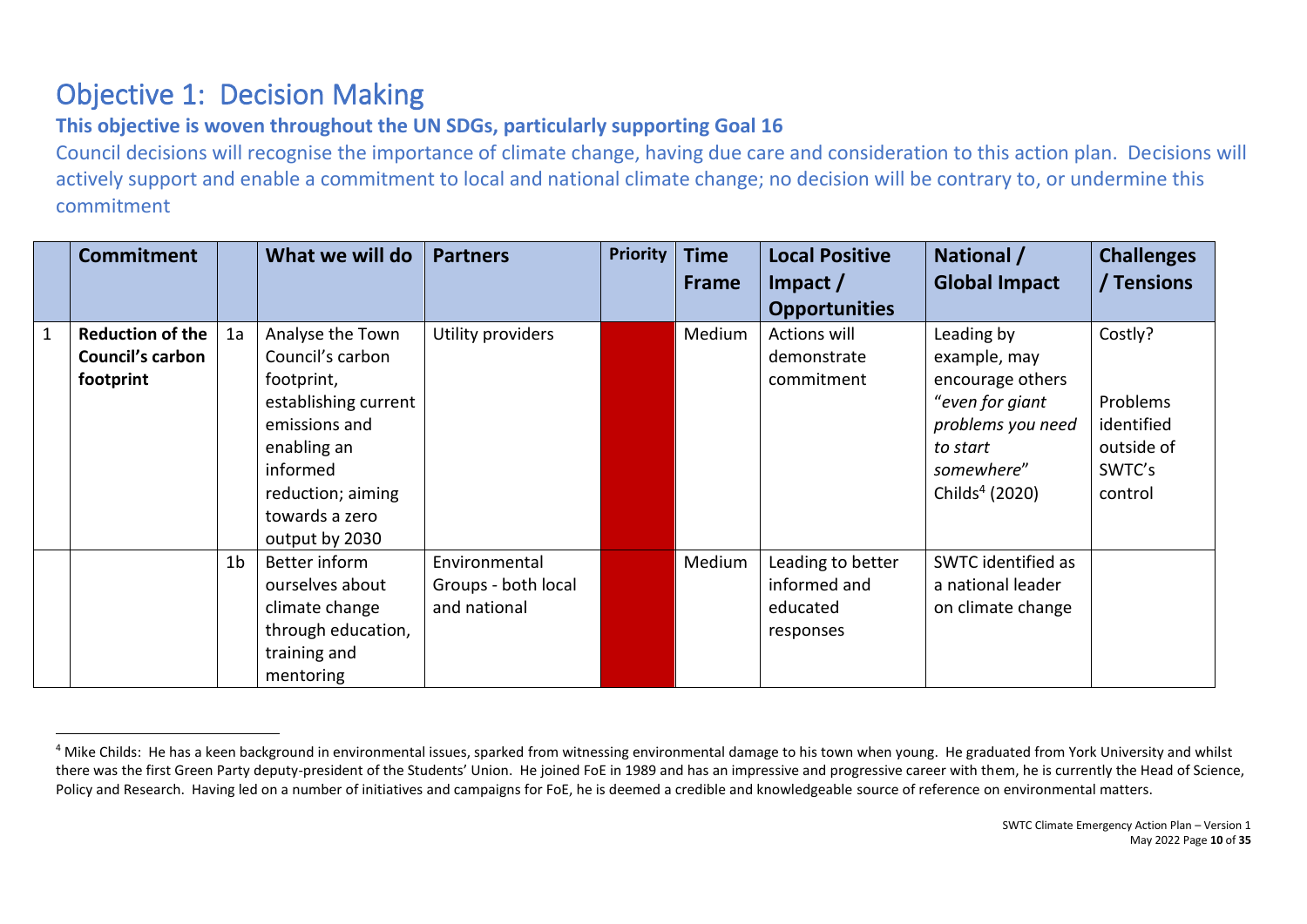|                | <b>Commitment</b>  |                | What we will do     | <b>Partners</b>    | <b>Priority</b> | <b>Time</b>  | <b>Local Positive</b> | National /                     | <b>Challenges</b> |
|----------------|--------------------|----------------|---------------------|--------------------|-----------------|--------------|-----------------------|--------------------------------|-------------------|
|                |                    |                |                     |                    |                 | <b>Frame</b> | Impact $/$            | <b>Global Impact</b>           | / Tensions        |
|                |                    |                |                     |                    |                 |              | <b>Opportunities</b>  |                                |                   |
|                |                    | 1 <sub>c</sub> | Appoint a local     |                    |                 |              | Providing a lead      |                                | Political?        |
|                |                    |                | climate-change      |                    |                 |              | focus                 |                                |                   |
|                |                    |                | Ambassador          |                    |                 |              |                       |                                |                   |
| $\overline{2}$ | <b>Put climate</b> | 2a             | Reports and         |                    |                 | Short        | Continued focus on    | Others may follow              |                   |
|                | change at the      |                | activity will       |                    |                 |              | primary objective     | this example                   |                   |
|                | heart of our       |                | consider the impact |                    |                 |              |                       |                                |                   |
|                | decision-making    |                | of proposals on the |                    |                 |              | Improved project      |                                |                   |
|                | process            |                | local environment   |                    |                 |              | delivery              |                                |                   |
|                |                    |                | and climate change  |                    |                 |              |                       |                                |                   |
| 3              | The importance     | 3a             | Provide regular     | CSE <sup>5</sup>   |                 | Medium       | A call to action;     | The power of                   | Cost              |
|                | of climate         |                | free of charge,     | UDC <sup>6</sup>   |                 | (and         | residents and         | individual action              |                   |
|                | change and         |                | public training and | EALC <sup>7</sup>  |                 | ongoing)     | businesses will be    | must not be                    | <b>Trainers</b>   |
|                | resilience will be |                | information         | <b>BID</b>         |                 |              | engaged and           | underestimated, as             |                   |
|                | instilled          |                | sessions            |                    |                 |              | encouraged to         | demonstrated                   | Climate-          |
|                | throughout the     |                |                     | Local and national |                 |              | participate/support   | through the actions            | change            |
|                | community          |                |                     | environmental      |                 |              |                       | of Greta Thunberg <sup>8</sup> | deniers           |
|                |                    |                |                     | groups             |                 |              |                       |                                |                   |
|                |                    |                |                     |                    |                 |              |                       |                                |                   |
|                |                    | 3 <sub>b</sub> | Encourage           | Residents and      |                 |              | Harnessing of         |                                |                   |
|                |                    |                | community           | businesses in SW   |                 |              | community             |                                |                   |
|                |                    |                | leadership and      |                    |                 |              | leadership and        |                                |                   |
|                |                    |                | ownership           |                    |                 |              | involvement across    |                                |                   |
|                |                    |                |                     |                    |                 |              | all demographics      |                                |                   |

<sup>&</sup>lt;sup>5</sup> CSE: An acronym for the Centre for Sustainable Energy. See Glossary of terms for further information on their work

<sup>6</sup> UDC: An acronym for Uttlesford District Council. See Glossary of terms for further information

<sup>7</sup> EALC: An acronym for the Essex Association of Local Councils. See Glossary of terms for further information

<sup>&</sup>lt;sup>8</sup> Greta Thunberg: A Swedish activist who has made global news and managed to influence international bodies, corporations and governments. See Glossary of terms for further information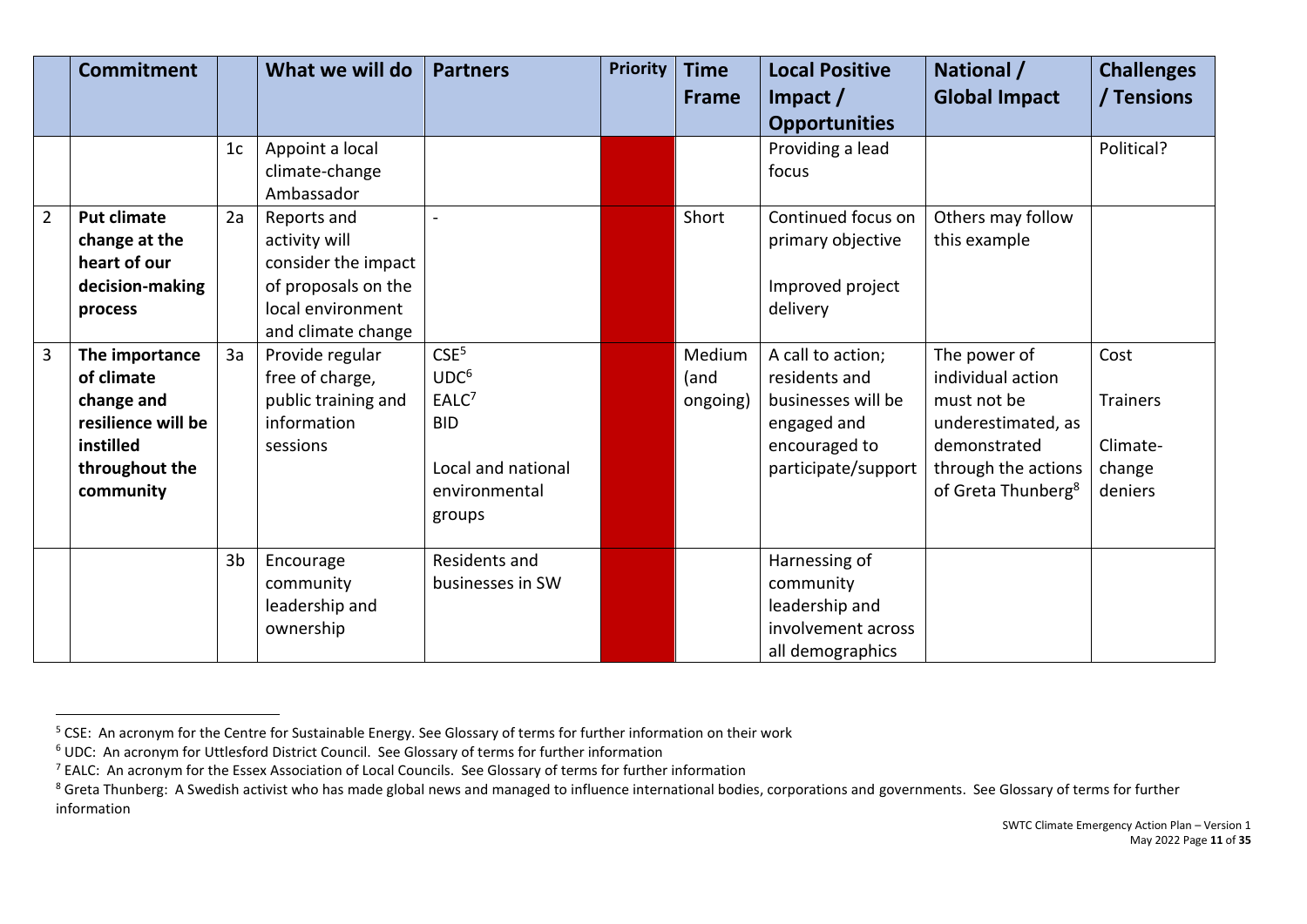|                | <b>Commitment</b> |    | What we will do   | <b>Partners</b>               | <b>Priority</b> | <b>Time</b>  | <b>Local Positive</b> | National /            | <b>Challenges</b> |
|----------------|-------------------|----|-------------------|-------------------------------|-----------------|--------------|-----------------------|-----------------------|-------------------|
|                |                   |    |                   |                               |                 | <b>Frame</b> | Impact $/$            | <b>Global Impact</b>  | / Tensions        |
|                |                   |    |                   |                               |                 |              | <b>Opportunities</b>  |                       |                   |
| $\overline{4}$ | Community         | 4a | Develop a         | <b>CSE</b>                    |                 | Medium       | Issues will be        | A knowledgeable       | Action by 3rd     |
|                | consultation and  |    | community         | <b>UDC</b>                    |                 |              | "real", linking       | and engaged           | parties may       |
|                | engagement        |    | engagement and    | Community                     |                 |              | everyday matters      | community will        | be slow           |
|                |                   |    | outreach strategy |                               |                 |              | to national/global    | exert additional      |                   |
|                |                   |    |                   | Community groups <sup>9</sup> |                 |              | concerns, i.e. shop   | pressure              |                   |
|                |                   |    |                   |                               |                 |              | local to reduce car   | throughout the        |                   |
|                |                   |    |                   | Local and national            |                 |              | emissions, thereby    | democratic/elected    |                   |
|                |                   |    |                   | environmental                 |                 |              | reducing global       | process <sup>11</sup> |                   |
|                |                   |    |                   | groups                        |                 |              | warming; diesel       |                       |                   |
|                |                   |    |                   |                               |                 |              | vehicles are one of   |                       |                   |
|                |                   |    |                   |                               |                 |              | the main              |                       |                   |
|                |                   |    |                   |                               |                 |              | contributors to air   |                       |                   |
|                |                   |    |                   |                               |                 |              | pollution             |                       |                   |
|                |                   |    |                   |                               |                 |              | (Greenpeace           |                       |                   |
|                |                   |    |                   |                               |                 |              | $2020)$ <sup>10</sup> |                       |                   |

<sup>&</sup>lt;sup>9</sup> There are many groups and clubs in Saffron Walden but those whose aims and objectives include environmental matters and the protection of the earth include Saffron Walden against Climate Change (SWACC), the Business Improvement District (BID), Saffron Walden Initiative (SWI), Essex Wildlife Trust and St Mary's as an Eco Church. See Glossary of Terms for further information about their work

 $10$  Greenpeace: An independent environment group, established in 1971 in the UK. They take "peaceful, non-violent direct action" (Greenpeace 2020), with direct action physically stopping an immediate environmental wrong. In the 1970s, they were very much considered rebellious anarchists although their ethics are based on peaceful intervention, taking a lead from the passive movement of The Quakers. In 1986, they established a laboratory at Exeter University and now carry out extensive research and fact-based investigations in to climate change and environmental matters. Their long-standing and pioneering environmental work asserts them as a credible source of reference. Their See Glossary of Terms for further information.

<sup>&</sup>lt;sup>11</sup> Concurring with the principles of community engagement and governance and as demonstrated through Shery Arnstein's Ladder of Community Participation. An active and engaged community will grow in strength, confidence and ability to influence local issues.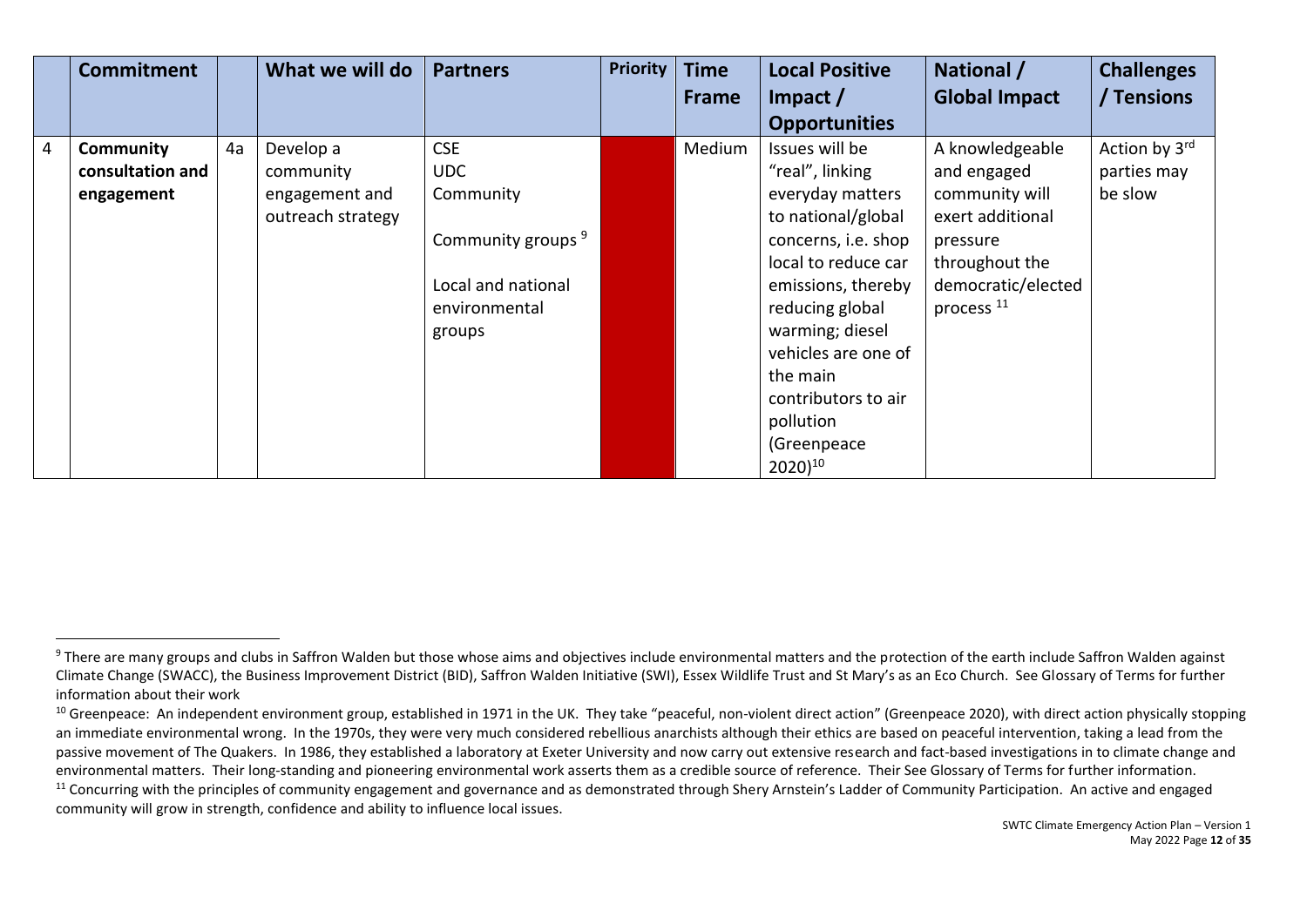# Objective 2: Protect, Enhance and Create Green Spaces

### **Supporting UN Goals 3, 13, 15**

We will protect, enhance and create publicly-accessible green space in Saffron Walden

|                | <b>Commitment</b>                                                     |    | What we will do                                                 | <b>Partners</b>                                                             | <b>Priority</b> | <b>Time</b><br>Frame | <b>Local Positive Impact</b><br>/ Opportunities                                                                                                                                    | <b>National / Global</b><br>Impact                                   | <b>Challenges /</b><br><b>Tensions</b>     |
|----------------|-----------------------------------------------------------------------|----|-----------------------------------------------------------------|-----------------------------------------------------------------------------|-----------------|----------------------|------------------------------------------------------------------------------------------------------------------------------------------------------------------------------------|----------------------------------------------------------------------|--------------------------------------------|
|                | Protect, enhance<br>and create<br>existing green<br>space             | 1a | Identify and<br>designate <sup>12</sup> Local<br>Green Space 13 | <b>UDC</b><br>Landowners -<br>request<br>agricultural land<br>to create POS |                 | Medium               | Land remains publicly<br>accessible and protected<br>from development                                                                                                              | Contribution to the<br>world's green<br>community and<br>open spaces | Landowners may<br>object to<br>designation |
| $\overline{2}$ | To manage green<br>space delivered<br>through housing<br>developments | 2a | Inform all parties in<br>the planning<br>process <sup>14</sup>  | <b>UDC</b><br>ECC <sup>15</sup>                                             |                 | Medium               | Areas maintained to<br>SWTC's standards and<br>environmental policies <sup>16</sup><br>Residents of new<br>developments will not be<br>liable for additional<br>management fees 17 | Areas left to wild                                                   | Developers may<br>retain land              |

<span id="page-12-0"></span><sup>&</sup>lt;sup>12</sup> This will be designated in the Town Council's emerging Neighbourhood Plan: Established through the Localism Act 2011, a Neighbourhood Plan allows Town and Parish Councils the opportunity to influence the local built and planned environment. See Glossary of terms for further information.

<sup>&</sup>lt;sup>13</sup> Local Green Space: Using the NPPF, (paragraphs 99-103 refer), a Neighbourhood Plan can identify and designate community green space which is significant to the community (NPPF, 2021: 98-103) See glossary of terms for further information

<sup>&</sup>lt;sup>14</sup> This includes UDC as the local planning authority, Essex County Council as the Highway Authority, developers and landowners

<sup>&</sup>lt;sup>15</sup> ECC: An acronym for Essex County Council

<sup>&</sup>lt;sup>16</sup> This includes a reduced cutting regime, purposefully allowing some grassed areas to be grow wild, allowing for bugs and wildlife, in accordance with Plantlife's recommendation and the "Blue Heart Campaign"

<sup>&</sup>lt;sup>17</sup> Often, where a local authority or council does not maintain newly created open space within a housing development, a 3<sup>rd</sup> party Management Company is established (often an off-shoot of the developer) to maintain the green areas and public open spaces. This will be at an additional annual cost to the householders within the development area; effectively a further tier of local taxation for residents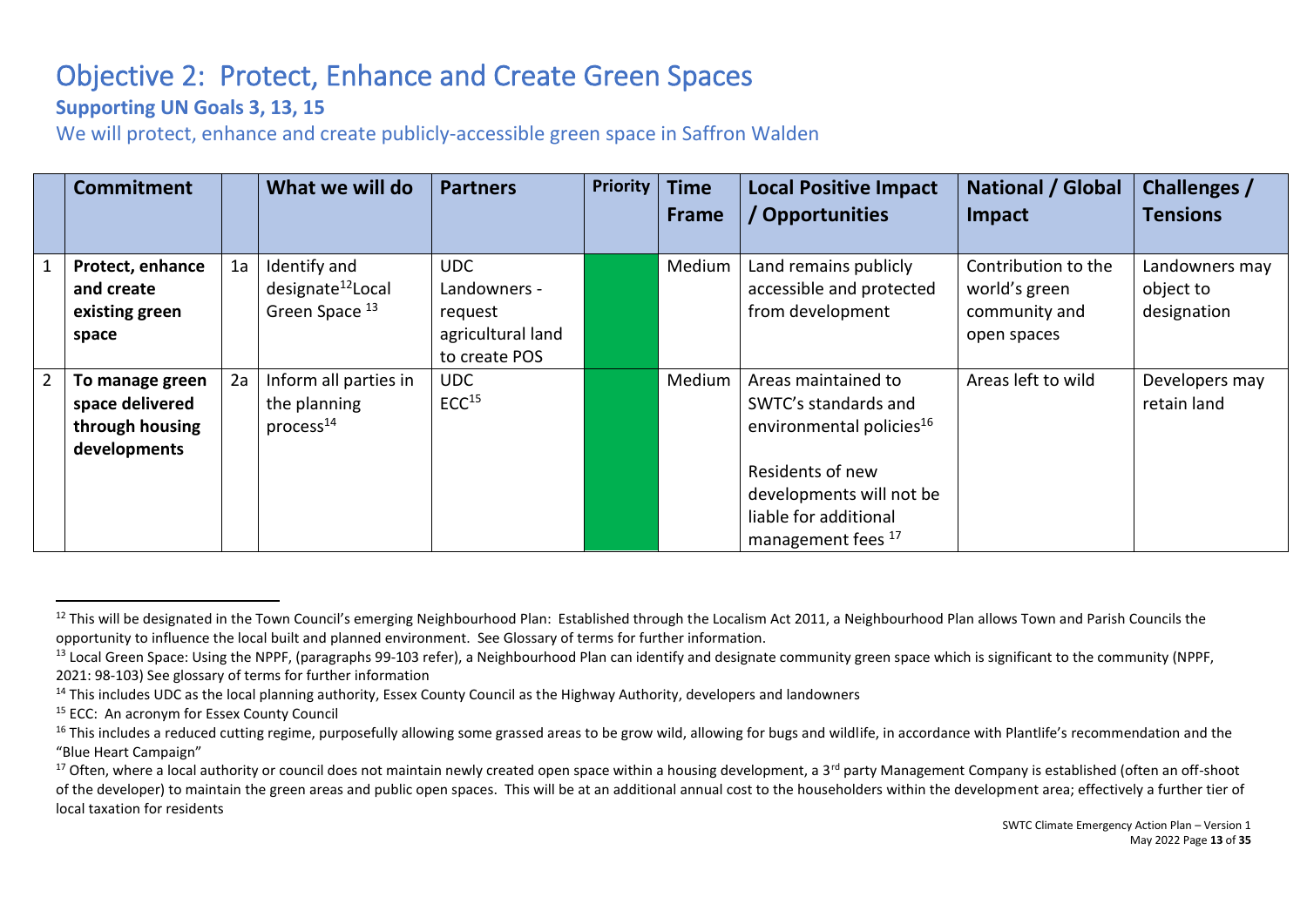| <b>Commitment</b>              |                | What we will do                                       | <b>Partners</b>                | <b>Priority</b> | <b>Time</b><br><b>Frame</b> | <b>Local Positive Impact</b><br>/ Opportunities                                                             | <b>National / Global</b><br><b>Impact</b>          | Challenges /<br><b>Tensions</b>                                                       |
|--------------------------------|----------------|-------------------------------------------------------|--------------------------------|-----------------|-----------------------------|-------------------------------------------------------------------------------------------------------------|----------------------------------------------------|---------------------------------------------------------------------------------------|
| <b>Support</b><br>biodiversity | 3a             | Establish wild flower<br>areas                        | Community<br>ECC <sup>18</sup> |                 | Long                        | Increased flora and fauna                                                                                   | Supports UK<br>Government aims <sup>19</sup><br>20 | Possible<br>reduction in<br>usable public<br>space                                    |
|                                | 3 <sub>b</sub> | Reduce grass cutting                                  |                                |                 |                             | Allowing natural growth<br>of grass and longevity of<br>bugs                                                |                                                    | Preference for<br>traditional cutting<br>regimes                                      |
|                                | 3c             | Distribute<br>wildflower seeds<br>(free) to residents | Residents                      |                 |                             | Local residents<br>encouraged to participate<br>in climate change action,<br>engaging all family<br>members |                                                    | Cost                                                                                  |
|                                | 3d             | Create bug hotels,<br>bat/bird boxes                  | Schools<br>Churches            |                 |                             | Provision of ecosystems<br>for pollinators, bugs, birds<br>and small mammals                                |                                                    |                                                                                       |
|                                | 3e             | Install beehives in<br>secure areas                   | <b>BEG</b>                     |                 |                             | Bees pollinate flowers,<br>crops and are important<br>to the eco-system                                     | Supporting the<br>national bee<br>population       | Minimal number<br>of locations.<br>Queries around<br>ownership<br>responsibility /PLI |

<sup>&</sup>lt;sup>18</sup> As the owners of some grass verges and highway land in Saffron Walden

<sup>&</sup>lt;sup>19</sup> On 28<sup>th</sup> September 2020, the Prime Minster Mr Boris Johnson, committed to protect 30% of the UK's land by 2030. This will protect biodiversity, reduce wildlife decline and support the environment (DEFRA, 2020)

<sup>&</sup>lt;sup>20</sup> Works will also accord with Blue Heart's and Plantlife's campaign to encourage residents, councils, schools and community groups to get involved with re-wilding and re-flowering gardens and grass verges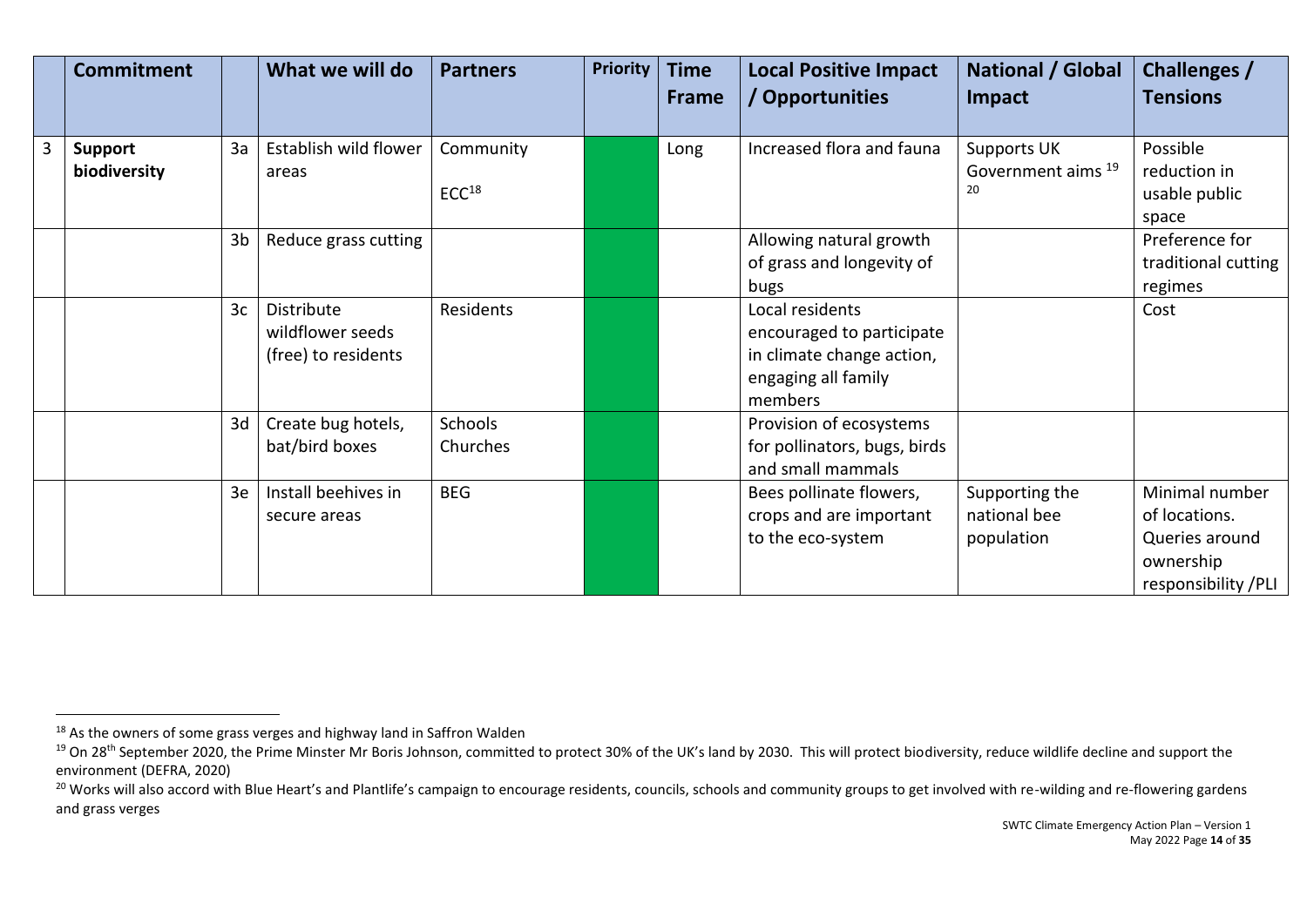|                | <b>Commitment</b>                                 |    | What we will do                                       | <b>Partners</b>                                                                         | <b>Priority</b> | <b>Time</b><br><b>Frame</b> | <b>Local Positive Impact</b><br>/ Opportunities                                                               | <b>National / Global</b><br>Impact                                                                 | Challenges /<br><b>Tensions</b>                                                                            |
|----------------|---------------------------------------------------|----|-------------------------------------------------------|-----------------------------------------------------------------------------------------|-----------------|-----------------------------|---------------------------------------------------------------------------------------------------------------|----------------------------------------------------------------------------------------------------|------------------------------------------------------------------------------------------------------------|
| $\overline{4}$ | <b>Identify tree</b><br>planting<br>opportunities | 4a | Plant 500 new trees<br>in the next 5 years            | <b>UDC</b><br>Landowners<br>Community<br>Environment<br>Agency<br><b>Woodland Trust</b> |                 | Long                        | Trees prevent flooding <sup>21</sup><br>22<br>Pollution reduction<br>Aesthetically pleasing                   | "Trees are the<br>ultimate carbon<br>capture and storage<br>machines"<br>(Woodland Trust<br>2020b) | Long-term<br>maintenance and<br>management of<br>trees can be<br>costly <sup>23</sup><br>Land availability |
|                |                                                   | 4b | Repurpose an area<br>to create a<br>community orchard | As above<br>Schools/nurseries                                                           |                 |                             | Community orchard will<br>provide a place for<br>children to learn about<br>and experience<br>wildlife/nature |                                                                                                    | As above                                                                                                   |

<sup>&</sup>lt;sup>21</sup> "Trees reduce flood risk from the top to bottom. Lots of raindrops that land on leaves evaporate straight into the air- so less water reaches the ground. And, leaves intercept rainfall, *slowing the rate that water flows into rivers and reducing the risk it'll burst its banks*" (Ecologist, 2019) See Glossary of Terms for further information

<sup>&</sup>lt;sup>22</sup> Some areas of Saffron Walden are vulnerable to flooding, as identified in information received September 2020 from the Environment Agency (2020a)

<sup>&</sup>lt;sup>23</sup> Trees must be managed in accordance with the Health and Safety Executive's (HSE) guidance "Management of the risk from falling trees or branches" (HSE, 2014); this potentially adds an additional £20,000 to the Town Council's precept being monies for an annual tree survey plus associated works, representing approximately 2% of the precept budget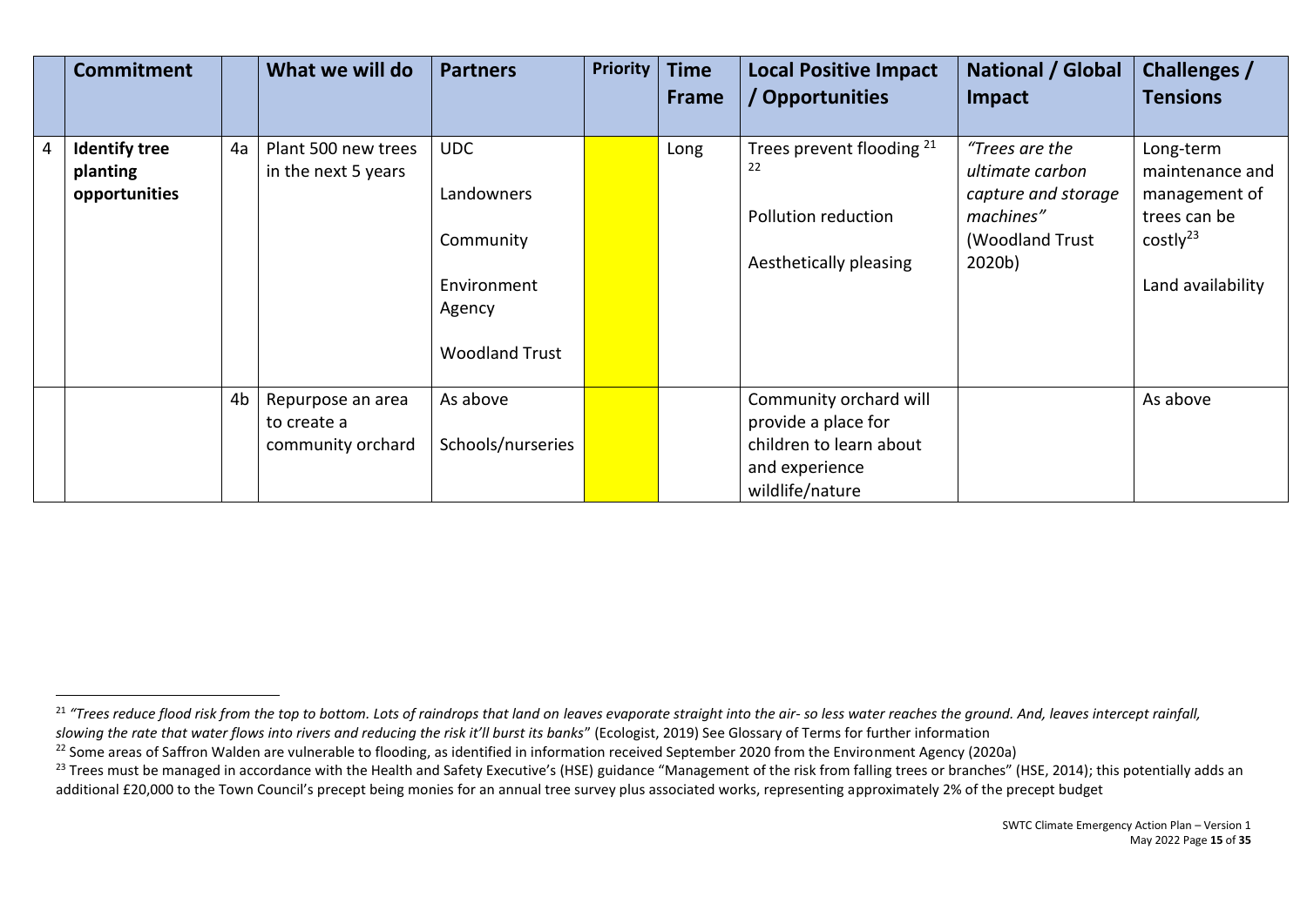# Objective 3: Tackling Plastic

### **Supporting UN Goals 6, 11, 12**

Working with residents, community groups and businesses, we will reduce, reuse and seek to eliminate plastic from Saffron Walden

|                | <b>Commitment</b>                                                                |                | What we will do                                                                                               | <b>Partners</b>                                       | <b>Priority</b> | <b>Time</b><br><b>Frame</b> | Local Positive Impact /<br><b>Opportunities</b>                                            | National /<br><b>Global Impact</b> | <b>Challenges /</b><br><b>Tensions</b>  |
|----------------|----------------------------------------------------------------------------------|----------------|---------------------------------------------------------------------------------------------------------------|-------------------------------------------------------|-----------------|-----------------------------|--------------------------------------------------------------------------------------------|------------------------------------|-----------------------------------------|
| $\mathbf{1}$   | Reduce plastic in<br><b>Council venues</b>                                       | 1 <sub>b</sub> | Cease the use of<br>plastic <sup>24</sup> in Council<br>venues and re-use<br>plastic packaging <sup>25</sup>  | Venue hirers<br>TIC <sup>26</sup>                     |                 | Short                       | Leading by example                                                                         | Supports global<br>initiatives     | None                                    |
| $\overline{2}$ | Introduce a<br>"Plastics Charter"<br>for the retail and<br>business<br>community | 2a             | Encourage businesses<br>to pledge 3 ways to<br>reduce plastic                                                 | Retailers<br>businesses<br><b>BID</b><br>Carbon Trust |                 | Long                        | Reduction in waste<br>packaging to landfill <sup>27</sup><br>Tangible, identifiable action | Landfill reduction <sup>28</sup>   | Requires town-<br>wide<br>participation |
|                |                                                                                  | 2 <sub>b</sub> | Re-evaluate<br>suppliers, recognising<br>the volume of<br>packaging used in the<br>supply chain <sup>29</sup> | As above                                              |                 |                             |                                                                                            |                                    | Suppliers<br>reluctant to<br>change     |

<span id="page-15-0"></span><sup>&</sup>lt;sup>24</sup> For example, cease the use of plastic, disposable cups and buy glass-bottled milk rather than plastic packaging

<sup>&</sup>lt;sup>25</sup> Packaging may be reused in the Tourist Information Centre which sells products from its shop and online

<sup>&</sup>lt;sup>26</sup> TIC: An acronym for the Tourist Information Centre

<sup>&</sup>lt;sup>27</sup> Approximately half of the household waste in Essex is sent to landfill sites (Love Essex 2020b) "This untreated waste releases harmful gases, which are a major factor in global warming. *Not only that, but landfill is also an expensive means of waste disposal, with landfill tax charged on every tonne which is disposed of in this way. In 2012, Essex County Council paid over £19.56 million in landfill tax, with this figure set to rise considerably over the coming years"*

<sup>&</sup>lt;sup>28</sup> Landfill sites contribute to the world's pollution (Friends of the Earth 2020d). See Glossary of terms for further details on landfill sites

<sup>&</sup>lt;sup>29</sup> "Up to 90% of an organisation's environmental impact lies in the value chain" (Carbon Trust 2020a)<sup>29</sup>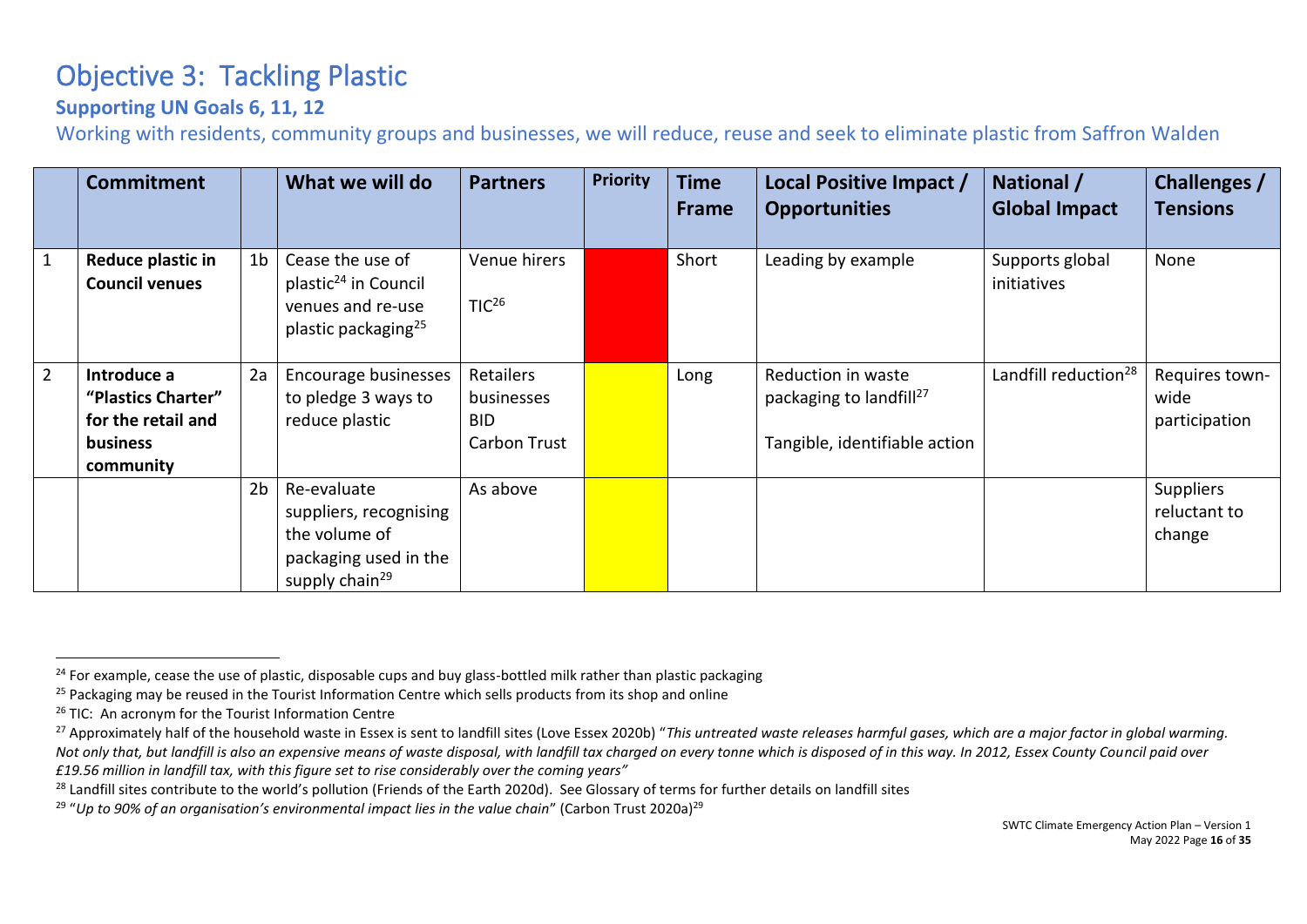|   | <b>Commitment</b>                       |                      | What we will do                                                                                 | <b>Partners</b>                                                    | <b>Priority</b> | <b>Time</b><br>Frame | Local Positive Impact /<br><b>Opportunities</b>                                                  | National /<br><b>Global Impact</b> | Challenges /<br><b>Tensions</b>                                       |
|---|-----------------------------------------|----------------------|-------------------------------------------------------------------------------------------------|--------------------------------------------------------------------|-----------------|----------------------|--------------------------------------------------------------------------------------------------|------------------------------------|-----------------------------------------------------------------------|
| 3 | Discourage single-<br>use water bottles | 3a<br>3 <sub>b</sub> | Install water<br>fountains throughout<br>town<br>Sell reusable water                            | <b>BID</b><br>Love Essex <sup>30</sup><br><b>ECC</b><br><b>UDC</b> |                 | Medium               | Easily accessible, free<br>water supply (although<br>note the need to preserve<br>water $)^{31}$ | Landfill reduction                 | Costly?<br>Must not<br>conflict with<br>the need to<br>preserve water |
|   |                                         | 3 <sub>c</sub>       | bottles at the TIC 32<br>Encourage retailers<br>to subscribe to a<br>water pledge <sup>33</sup> | Retailers<br><b>Businesses</b><br><b>BID</b>                       |                 |                      |                                                                                                  |                                    |                                                                       |

<sup>&</sup>lt;sup>30</sup> Love Essex: A CiC established by Essex County Council to raise awareness of plastic pollution and to encourage the community to reduce its consumption of plastic

<sup>&</sup>lt;sup>31</sup> Savethewatercleanclever campaign which notes the need to save our individual, daily use of water. "The Environment Agency is warning that the UK could face serious water shortages within the next 25 years" savethewatercleanclever (2020). Save the Water, Clean Clever is an initiative led by Finish (a dishwasher and tablet manufacturer) and supported by credible organisations such as National Geographic, Love Water (a conglomerate of 40 environmental groups and charities) and Cranfield University. The campaign is supported by prestigious, knowledgeable and influential environmental campaigners and is considered a credible source of reference

<sup>&</sup>lt;sup>32</sup> Tourist Information Centre (TIC) is a facility wholly managed and funded by Saffron Walden Town Council

 $33$  Water Pledge: where a retailer will refill a reusable cup of water from their own premises, thereby encouraging the use of refillable receptables and discouraging 1-use plastic bottles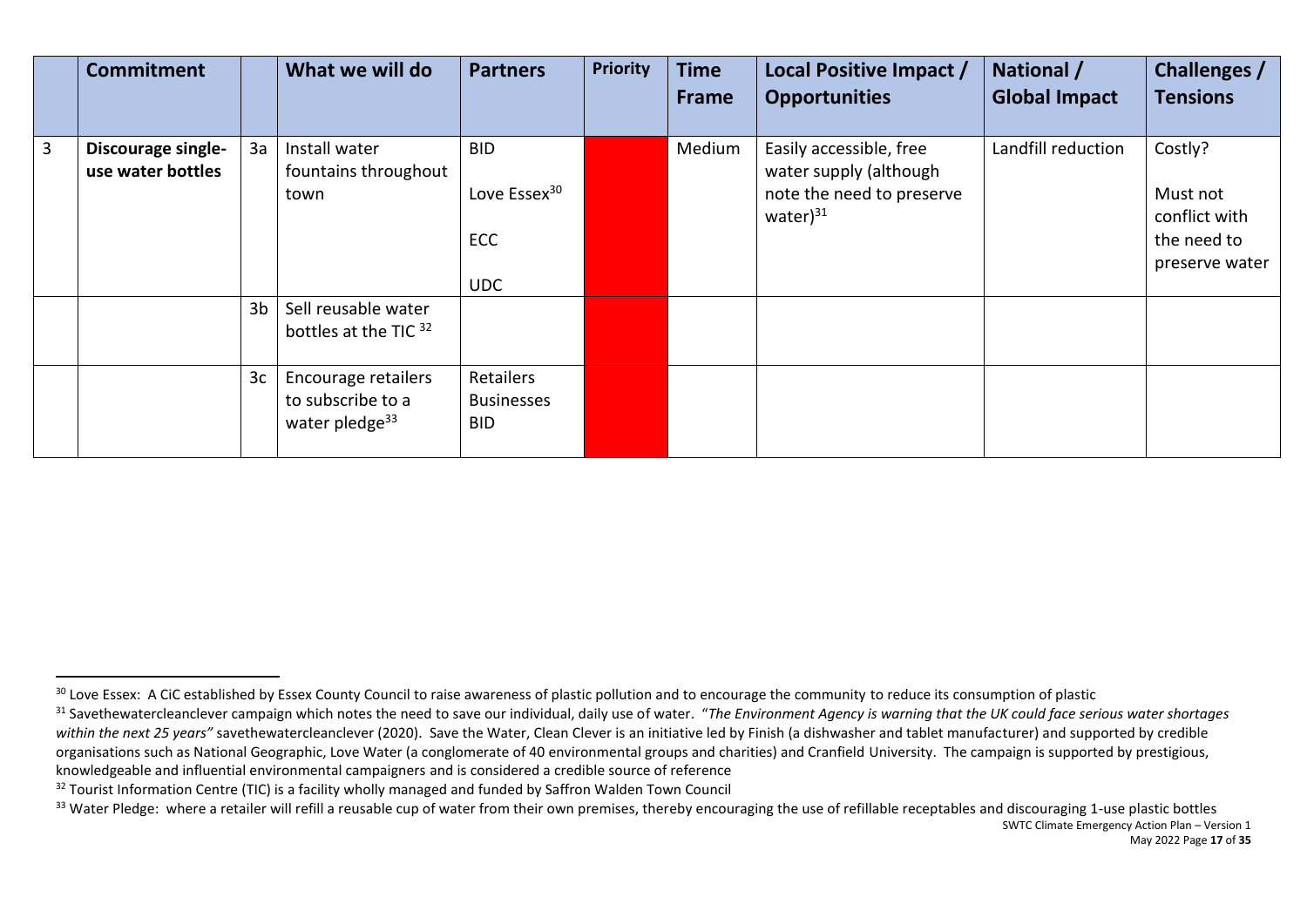### Objective 4: Green Travel

### **Supporting UN Goals 3, 7, 8, 11**

SWTC will promote, support and encourage the use of public transport, walking, cycling and energy efficient vehicles

|                | <b>Commitment</b>                       |                | What we will do                                         | <b>Partners</b> | <b>Priority</b> | <b>Time</b> | <b>Local Positive</b>                  | National /                                         | <b>Challenges /</b>                                                                                                         |
|----------------|-----------------------------------------|----------------|---------------------------------------------------------|-----------------|-----------------|-------------|----------------------------------------|----------------------------------------------------|-----------------------------------------------------------------------------------------------------------------------------|
|                |                                         |                |                                                         |                 |                 | Frame       | Impact $/$                             | <b>Global Impact</b>                               | <b>Tensions</b>                                                                                                             |
|                |                                         |                |                                                         |                 |                 |             | <b>Opportunities</b>                   |                                                    |                                                                                                                             |
| $\mathbf{1}$   | Support the use of<br>electric vehicles | 1a             | Convert Town<br>Council vehicles to<br>electric by 2030 |                 |                 | Long        | Reduction in<br>petrol/diesel vehicles | Reduction in CO2<br>levels $34$                    | Mining of lithium<br>batteries is harmful<br>to the environment<br>Lithium is disposed<br>into landfill sites <sup>35</sup> |
|                |                                         | 1 <sub>b</sub> | Promote and support                                     | Car             |                 |             |                                        | As above                                           |                                                                                                                             |
|                |                                         |                | community use of                                        | manufacturers.  |                 |             |                                        |                                                    |                                                                                                                             |
|                |                                         |                | electric vehicles                                       | Community       |                 |             |                                        |                                                    |                                                                                                                             |
| $\overline{2}$ | <b>Support and</b>                      | 2a             | Lobby developers to                                     | <b>UDC</b>      |                 | Long        | Improved bus service                   | Reduction in air                                   | Bus services are                                                                                                            |
|                | encourage the use                       |                | pay appropriate                                         |                 |                 |             | resulting in fewer car                 | pollution                                          | generally privately                                                                                                         |
|                | of public                               |                | public transport                                        | <b>ECC</b>      |                 |             | journeys                               |                                                    | operated, funded by                                                                                                         |
|                | transport                               |                | contributions                                           |                 |                 |             |                                        | Improved                                           | ECC, with an ever-                                                                                                          |
|                |                                         |                |                                                         |                 |                 |             |                                        | accessibility to<br>public transport <sup>36</sup> | reducing subsidy 37                                                                                                         |

<span id="page-17-0"></span><sup>&</sup>lt;sup>34</sup> Cars emit a number of poisonous chemicals including carbon monoxide, sulphur dioxide, nitrogen oxide all of which are harmful the planet and the mankind (The National Geographic Society 2020). The National Geographic Society is a reputable source of information, given its long establishment (founded in 1888); it is one the of world's largest non-profit educational and scientific organisations in the world; it focusses on geography, archaeology, natural science and the environment.

<sup>&</sup>lt;sup>35</sup> Lithium can only be disposed to landfill leading to soil and water pollution; at the present time lithium cannot be recycled

<sup>&</sup>lt;sup>36</sup> Thereby creating a more mobile and active community

<sup>&</sup>lt;sup>37</sup> As evidenced in a bus study / survey in Saffron Walden, D Corke (2018). The results evidenced that most bus services are heavily subsidised by ECC, given they would otherwise run at a loss to the private operator. ECC therefore subsidises bus usage in Saffron Walden by an average of £5 per passenger journey. In recognition that ECC operates increasingly within a challenging budget, it is feasible that ECC may remove the subsidy to save budgetary expenditure and therefore the service may cease to operate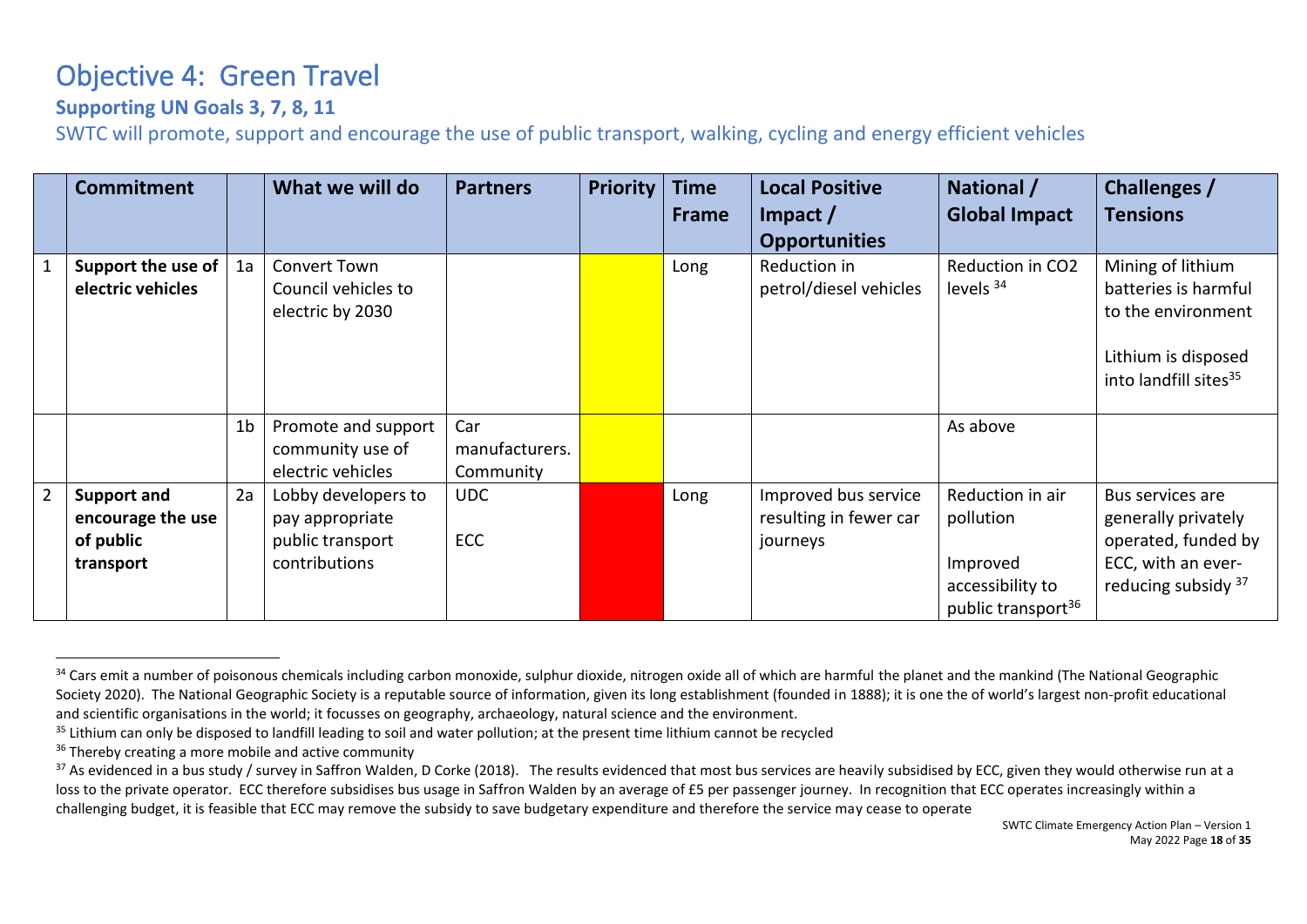|   | <b>Commitment</b>                                                             |                                  | What we will do                                                                                                                                                                    | <b>Partners</b>                                                 | <b>Priority</b> | <b>Time</b><br><b>Frame</b>             | <b>Local Positive</b><br>$Im$ pact $/$                                                                                  | National /<br><b>Global Impact</b>                           | <b>Challenges /</b><br><b>Tensions</b>                                                                                             |
|---|-------------------------------------------------------------------------------|----------------------------------|------------------------------------------------------------------------------------------------------------------------------------------------------------------------------------|-----------------------------------------------------------------|-----------------|-----------------------------------------|-------------------------------------------------------------------------------------------------------------------------|--------------------------------------------------------------|------------------------------------------------------------------------------------------------------------------------------------|
|   |                                                                               |                                  |                                                                                                                                                                                    |                                                                 |                 |                                         | <b>Opportunities</b>                                                                                                    |                                                              |                                                                                                                                    |
|   |                                                                               | 2 <sub>b</sub>                   | Establish a "Hop N<br>Stop" bus service,<br>operating in the town<br>centre                                                                                                        | <b>UDC</b><br>ECC<br>Developers                                 |                 |                                         |                                                                                                                         | Reduced traffic<br>congestion and<br>idling cars             | Lack of S106 funds<br>Requires buy-in from<br><b>UDC and ECC</b>                                                                   |
| 3 | <b>Encourage and</b><br>improve<br>pedestrian and<br>cycling<br>accessibility | 3a                               | Ensure<br>developers <sup>38</sup> provide<br>permeable, safe and<br>attractive footpaths<br>to adoptable<br>standards <sup>39</sup> which<br>remain a public right<br>of way $40$ | <b>UDC</b><br><b>ECC</b><br>Developers<br>Ramblers<br>Community |                 | Medium                                  | Schemes will comply<br>with the DfT41 user-<br>hierarchy; prioritising<br>pedestrians then<br>cyclists (DfT, nd:8)      |                                                              |                                                                                                                                    |
|   |                                                                               | 3 <sub>b</sub><br>3 <sub>c</sub> | Continue lobbying for<br>better and improved<br>pedestrian and<br>cycling provision<br>generally in and<br>around SW<br>Support "Walk to<br>School Days" through                   | <b>UDC</b><br>ECC<br><b>Schools</b>                             |                 | Short<br>and<br>ongoing<br>Short<br>and | Improved footpaths<br>and cycling facilities<br>for local residents<br><b>Reduction in local</b><br>traffic during peak | Reduction in<br>traffic<br>Reduced traffic<br>congestion and | Requires other<br>authorities to<br>understand local<br>requirements and<br>commit to addressing<br>needs<br>Lack of local support |
|   |                                                                               |                                  | social media and<br>other communication<br>channels                                                                                                                                | Environmental<br>Groups                                         |                 | ongoing                                 | travel times                                                                                                            | idling cars                                                  | <b>Bad weather</b>                                                                                                                 |

<sup>&</sup>lt;sup>38</sup> Through policies within the emerging Neighbourhood Plan

<sup>&</sup>lt;sup>39</sup> Adoptable Standards: meaning to a standard as defined by the Local Highway Authority, Essex County Council

<sup>&</sup>lt;sup>40</sup> As defined in the UK Government's "Rights of Way and Accessing Land" (2020)

<sup>&</sup>lt;sup>41</sup> DfT: An acronym for the Department for Transport. This user hierarchy prioritises pedestrians in new developments, cyclists are second, public transport is third, followed by private car usage and then lorries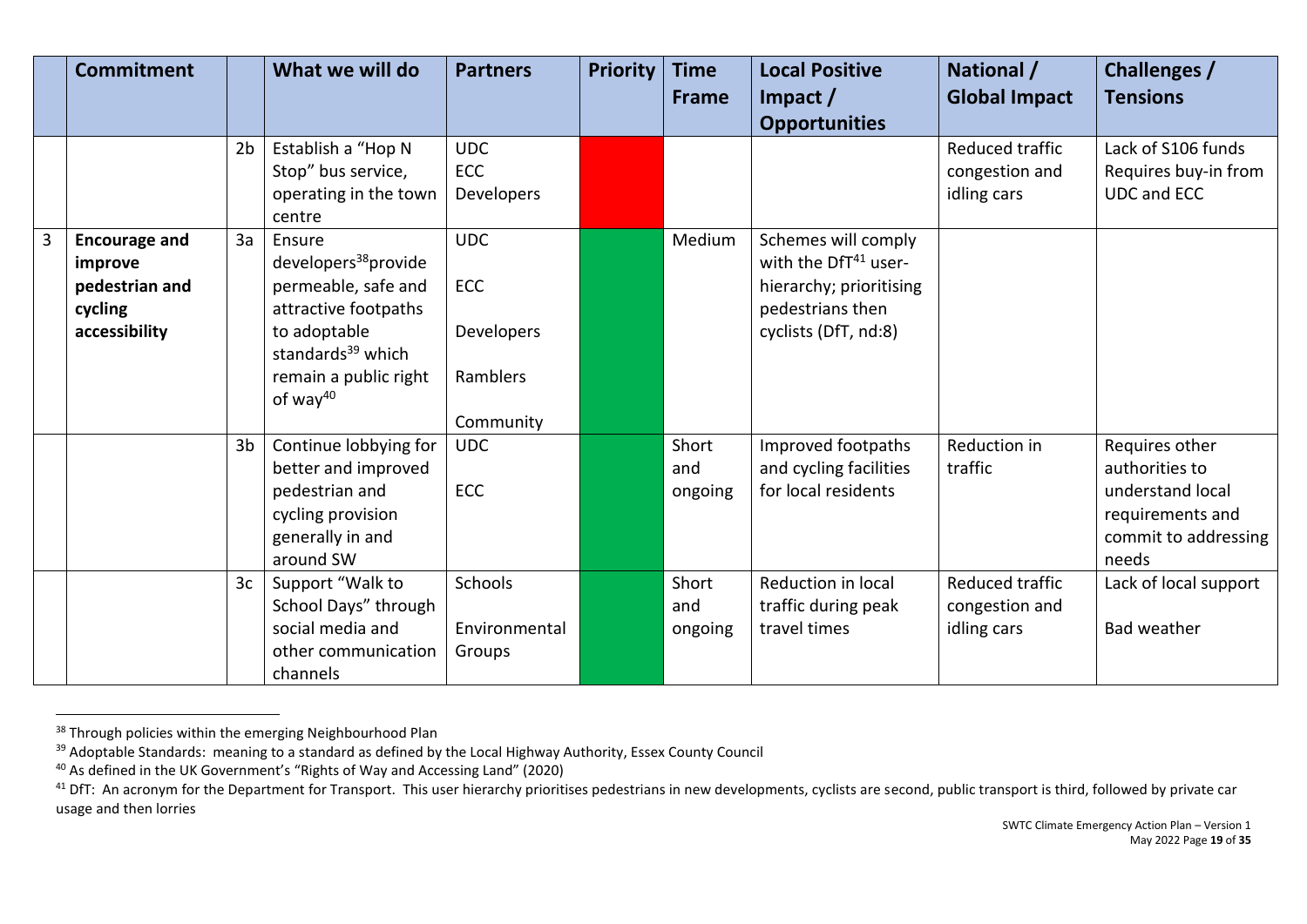| <b>Commitment</b> |    | What we will do     | <b>Partners</b> | <b>Priority   Time</b> |              | <b>Local Positive</b>  | National /           | Challenges /    |
|-------------------|----|---------------------|-----------------|------------------------|--------------|------------------------|----------------------|-----------------|
|                   |    |                     |                 |                        | <b>Frame</b> | Impact $/$             | <b>Global Impact</b> | <b>Tensions</b> |
|                   |    |                     |                 |                        |              | <b>Opportunities</b>   |                      |                 |
|                   | 3d | Support and promote | Community       |                        | Medium       | Improved local         | Contribution to      |                 |
|                   |    | national "Clean Air |                 |                        |              | awareness, identifying | the global           |                 |
|                   |    | Day", raising       | <b>BID</b>      |                        |              | the positive benefits  | reduction            |                 |
|                   |    | awareness of small, |                 |                        |              | by small, individual   |                      |                 |
|                   |    | local action and    |                 |                        |              | action                 |                      |                 |
|                   |    | commitment          |                 |                        |              |                        |                      |                 |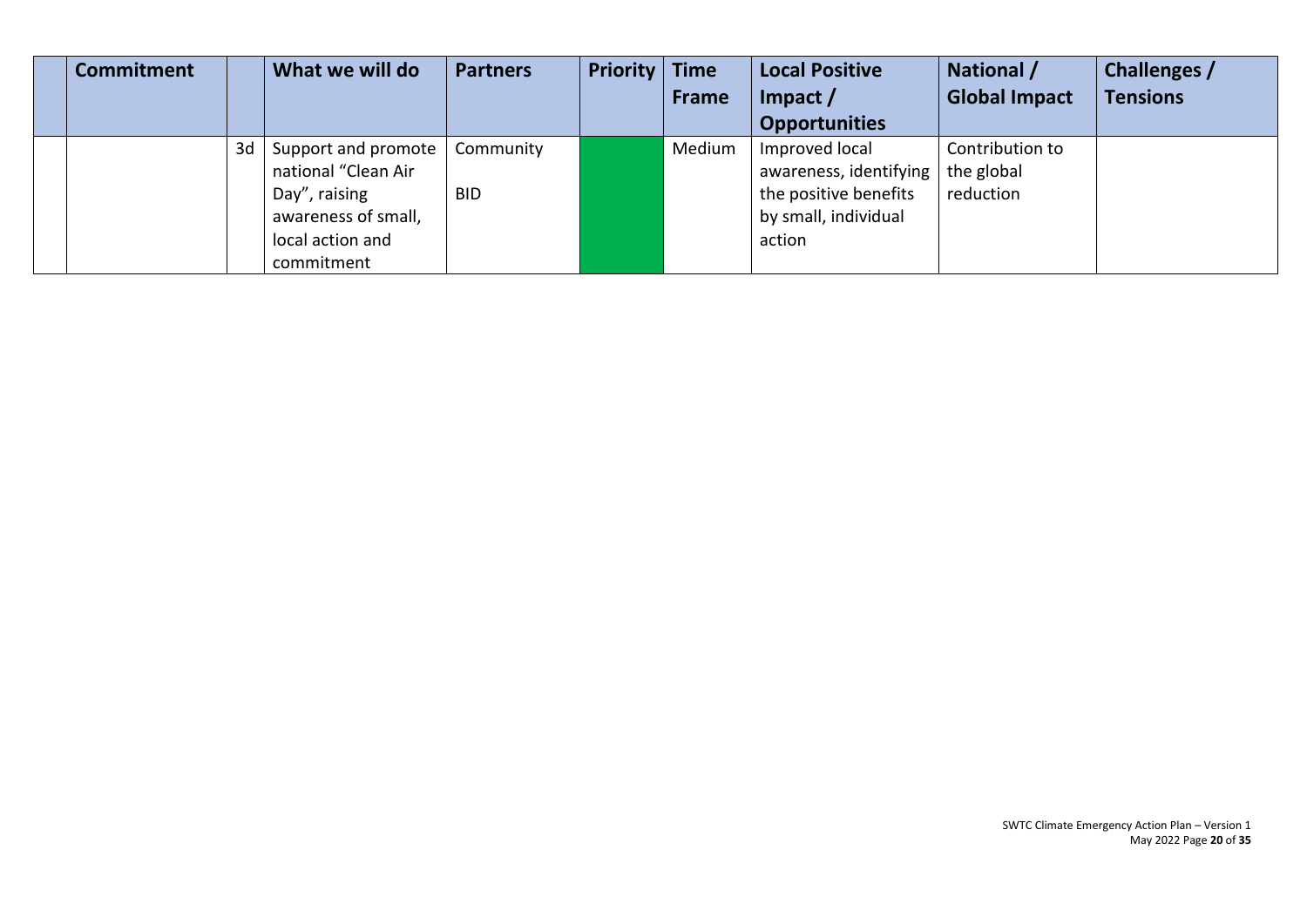# <span id="page-20-0"></span>**Conclusion**

"*The science states that no major government is doing enough to address climate and ecological breakdown*" (Collective for Climate Action<sup>42</sup>, 2020). The Town Council is of the opinion that the environment and our very future cannot wait for a collective international action; we must act, and we must act now at a local level.Whilst individually our efforts may seem insignificant, collectively the impact is greater, stronger and more powerful.

Through people like Greta Thunberg and David Attenborough, we have witnessed power and influence wielded over politicians and governments; this must continue. The Dalai Lama<sup>43</sup> (nd, quoted in Philosiblog, 2020) writes "*A genuine change must first come from within the individual, only then can he or she attempt to make a significant contribution to humanity".* A "call to action" of individuals to make lifestyle changes and the implementation of a local action plan are vital in order to lead, endorse and demand global action.

<sup>&</sup>lt;sup>42</sup> The Collective for Climate Action: A UK based group of public sector employees (non-political) who seek to bring change from within their respective roles in the public sector. Winners of the "Global Public Service: Team of the Year Award" in 2019 asserting their credibility as a bona-fide organisation and a source of reference

<sup>&</sup>lt;sup>43</sup> The Dalai Lama: A spiritual leader in Tibetan Buddhism, representing Buddhist values, customs and traditions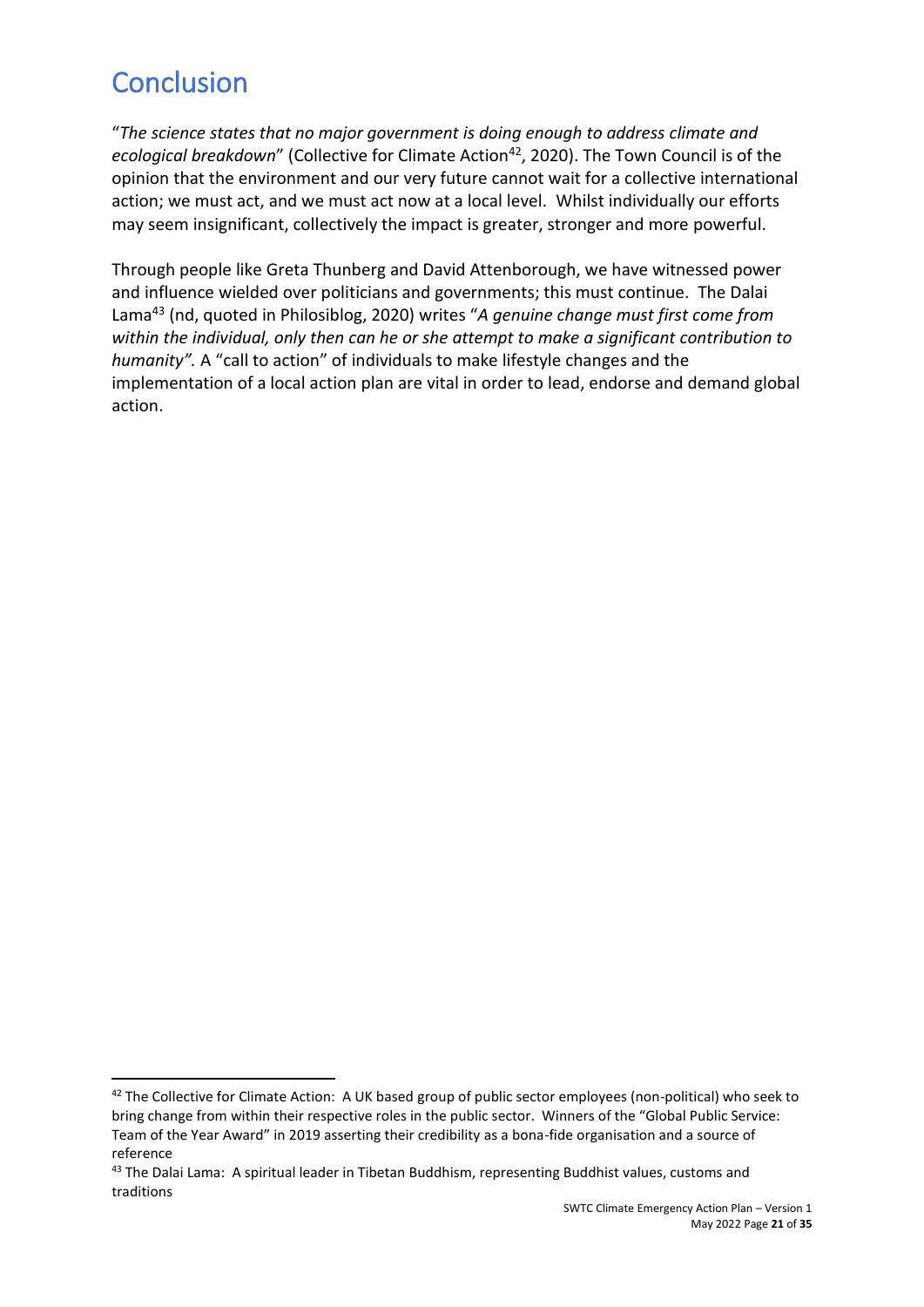# <span id="page-21-0"></span>Appendix A: Summary of UN Sustainable Development **Goals**

### **(2030 Agenda for Sustainable Development)**

| Goal                                                     | <b>Primary Objectives</b>                                                                                                                                                                                                                                                                                                                                                                                                                                                       |
|----------------------------------------------------------|---------------------------------------------------------------------------------------------------------------------------------------------------------------------------------------------------------------------------------------------------------------------------------------------------------------------------------------------------------------------------------------------------------------------------------------------------------------------------------|
| Goal 1 - No Poverty                                      | To reduce the number of people globally living in poverty. This number had<br>decreased from 36% in 1990 to 10% in 2015 but since Covid-19, this figure could<br>be increased by 8%. To ensure that all have access to basic services, control<br>over their land, for the poor and vulnerable, to "reduce exposure and<br>vulnerability to climate-related extreme events", UN (2020d)                                                                                         |
| Goal 2 - Zero Hunger                                     | To end hunger across the world by 2030, ending all forms of malnutrition; to<br>double agricultural production; to ensure sustainable food production systems,<br>UN (20220e)                                                                                                                                                                                                                                                                                                   |
| Goal 3 - Good Health<br>and Well Being                   | To support healthy living including a focus on reducing maternal mortality rates,<br>improving childcare and family support services; to support healthcare workers;<br>to "substantially reduce the number of deaths and illnesses from hazardous<br>chemicals and air, water and soil pollution and contamination" UN (2020f)                                                                                                                                                 |
| Goal 4 - Quality<br>Education                            | To offer quality, free childcare to all children; to ensure "all learners acquire the<br>knowledge and skills needed to promote sustainable development", UN (2020g)                                                                                                                                                                                                                                                                                                            |
| Goal 5 - Gender<br><b>Equality</b>                       | "End all forms of discrimination against all women and girls everywhere"; to<br>ensure all have access to economic resources, land ownership, natural<br>resources, UN (2020h)                                                                                                                                                                                                                                                                                                  |
| Goal 6 - Clean Water<br>and Sanitation                   | To improve water quality, reduce water pollution; to provide free and accessible<br>water for all; to "restore water-related eco-systems, including mountains,<br>forests, wetlands, rivers, aquifers and lakes" UN (2020i)                                                                                                                                                                                                                                                     |
| Goal 7 - Affordable and<br><b>Clean Energy</b>           | To support and expand infrastructure enabling modern and sustainable energy<br>services; to "double the global rate of improvement in energy efficiency" UN<br>(2020j)                                                                                                                                                                                                                                                                                                          |
| Goal 8 - Decent Work<br>and Economic Growth              | To improve economic production, to create more sustainable production<br>environments "to decouple economic growth from environmental degradation";<br>to protect the rights of the employee; to promote sustainable tourism; to focus<br>on work for young people, UN (2020k)                                                                                                                                                                                                  |
| Goal 9 - Industries,<br>Innovation and<br>Infrastructure | To "develop quality, reliable, sustainable and resilient infrastructure" including<br>retrofitting of existing systems; to improve internet connectivity globally; to<br>increase the number of people employed in research and development, UN<br>(2020I)                                                                                                                                                                                                                      |
| Goal 10: Reduced<br><b>Inequalities</b>                  | To provide equality for all regardless of age, sex, disability, race, ethnicity, origin,<br>religion, economic or other status; to support lesser developed countries in their<br>decision-making processes; to better manage migration of people, UN (2020m)                                                                                                                                                                                                                   |
| Goal 11: Sustainable<br><b>Cities and Communities</b>    | To ensure fair and equitable access for all to safe, affordable housing and basic<br>services; to provide sustainable systems; to safeguard heritage; to improve air<br>quality; to consider waste management UN (2020n)                                                                                                                                                                                                                                                        |
| Goal 12: Responsible<br>Consumption and<br>Production    | To sustainably manage the use of natural resources; to reduce the use of<br>chemicals and waste and to reduce its release into the environment; to<br>"substantially reduce waste generation through prevention, reduction, recycling<br>and reuse"; to "ensure that people everywhere have the relevant information<br>and awareness for sustainable development and lifestyles in harmony with<br>nature"; to address and reduce the use of fossil-fuel subsidies, UN (2020o) |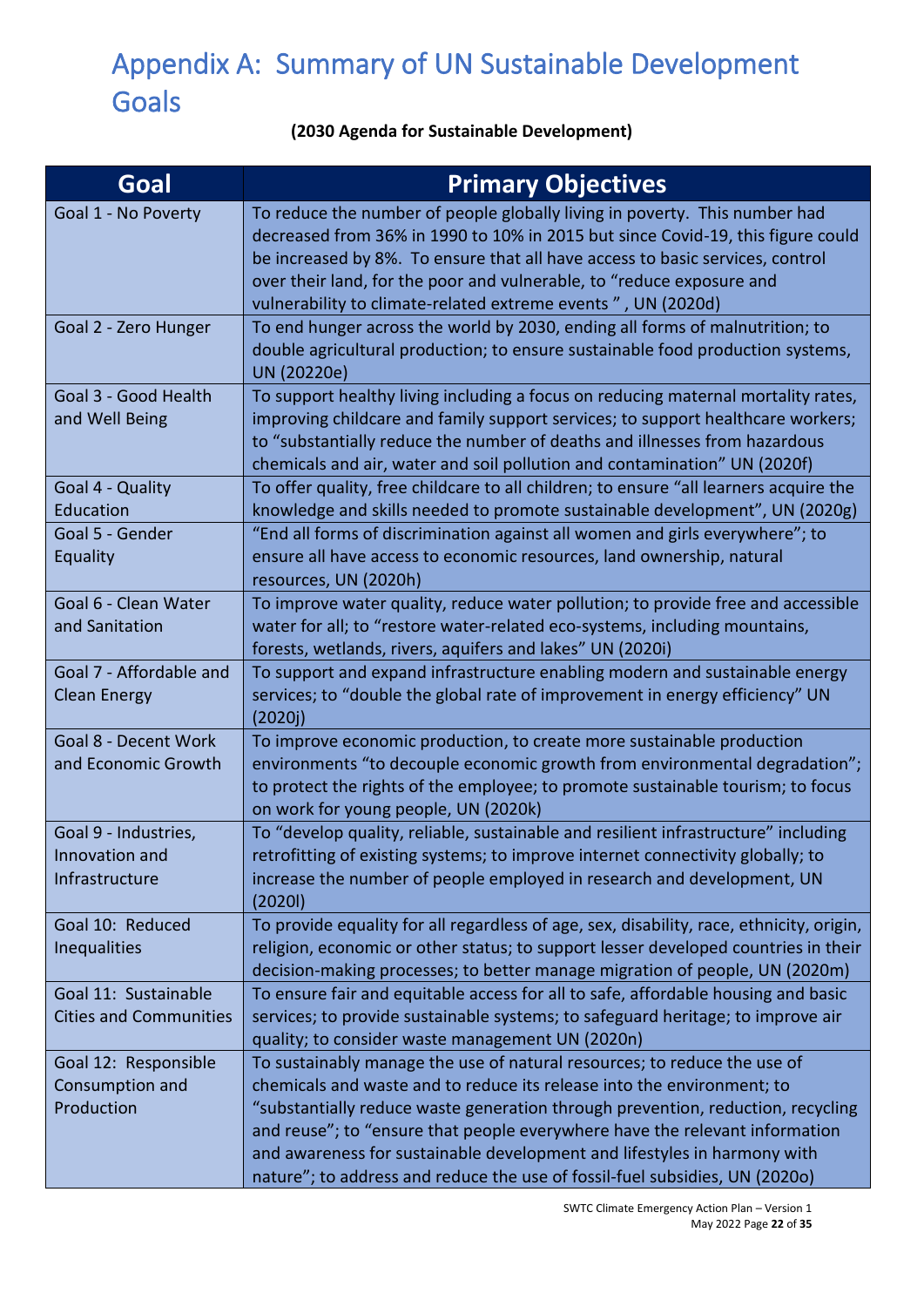| Goal                    | <b>Primary Objectives</b>                                                        |
|-------------------------|----------------------------------------------------------------------------------|
| Goal 13: Climate        | To "integrate climate change measures into national policies, strategies and     |
| Action                  | planning"; to improve education on climate change, UN (2020p)                    |
| Goal 14: Life Below     | To reduce marine pollution; to address "the impacts of ocean acidification"; to  |
| Water                   | end overfishing; to improve ocean health; to "enhance the conservation and       |
|                         | sustainable use of oceans" UN (2020q)                                            |
| Goal 15: Life on Land   | To conserve, restore and sustain freshwater eco systems; to promote              |
|                         | sustainable management of forests; to halt deforestation; to conserve mountain   |
|                         | ecosystems; to reduce the degradation of natural habitats; to halt the loss of   |
|                         | biodiversity; to prevent extinction of threatened species; to "integrate         |
|                         | ecosystem and biodiversity values into national and local planning, development  |
|                         | processes", to combat poaching, UN (2020r)                                       |
| Goal 16: Peace, Justice | To reduce violence and violence related deaths; to address illicit arms flow; to |
| and Strong Institutions | reduce state corruption and bribery; to "ensure responsive, inclusive,           |
|                         | participatory and representative democracy-making at all levels"; to improve     |
|                         | global governance; to improve public access to information; to "promote and      |
|                         | enforce non-discriminatory laws and policies for sustainable development", UN    |
|                         | (2020s)                                                                          |
| Goal 17: Partnerships   | This objective is split into five core objectives, being Finance, Technology,    |
| for the Goals           | Capacity Building, Trade, Systemic Issues with each objective summarising the    |
|                         | support and mechanisms available through the UN partnership for delivery of all  |
|                         | other goals, UN (2020t)                                                          |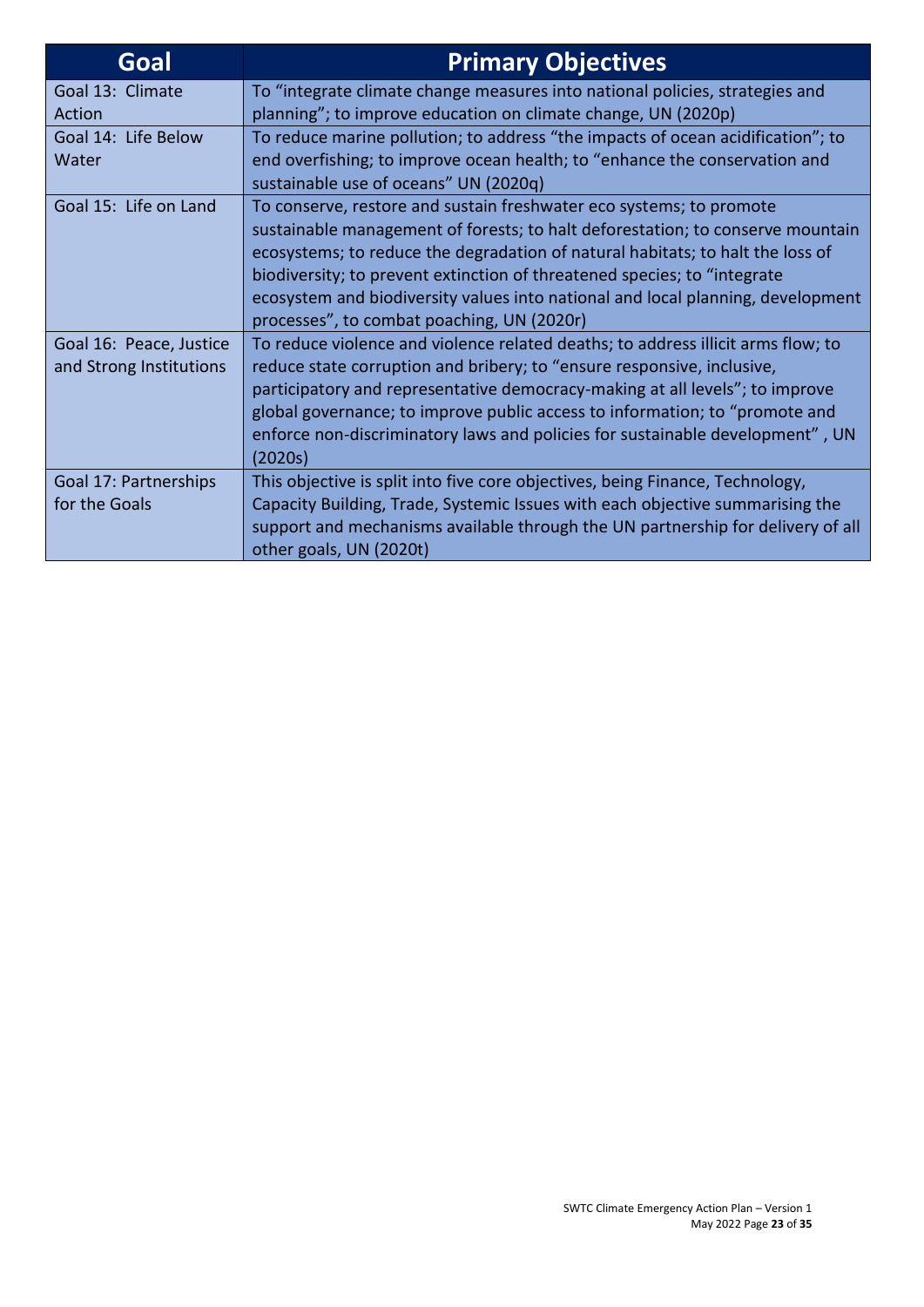# <span id="page-23-0"></span>Bibliography

Bevir M (2013) A Theory of Governance. London: University of Cambridge Press Ltd

Blue Heart (2020) Available on line at: <https://bluecampaignhub.com/> (accessed 17.10.20)

British Broadcasting Corporation (BBC) (2020). Available on line at: <https://www.bbc.co.uk/news/science-environment-52973089> (accessed 18.10.20)

Carbon Trust (2020a) *Value Chain and Supply Chain Sustainability*. Available on line at: [https://www.carbontrust.com/what-we-do/measure-and-evaluate/value-chain-and-supply](https://www.carbontrust.com/what-we-do/measure-and-evaluate/value-chain-and-supply-chain-sustainability?kw=supply-chain-environmental-sustainability-Exact)[chain-sustainability?kw=supply-chain-environmental-sustainability-Exact](https://www.carbontrust.com/what-we-do/measure-and-evaluate/value-chain-and-supply-chain-sustainability?kw=supply-chain-environmental-sustainability-Exact) (accessed 11.10.20)

Carbon Trust (2020b) *Who we are*. Available on line at: <https://www.carbontrust.com/who-we-are/history> (accessed 11.10.20)

Childs M (2020) 'Even for giant problems you need to start somewhere' *The Clerk Magazine* (January) p35

Clayden P (2018) *Arnold-Baker on Local Council Administration* (11th ed), London: NexisLexis

Corke, David (2018) *Saffron Walden Bus Survey Report, July 2018*. Available on line at: <http://www.corke.biz/Walden%20Bus%20Report.pdf> (accessed 11.10.20)

Committee on Climate Change (CCC) (2012) *How local authorities can reduce emissions and manage climate risks.* Available on line at: [https://www.theccc.org.uk/publication/how](https://www.theccc.org.uk/publication/how-local-authorities-can-reduce-emissions-and-manage-climate-risks/)[local-authorities-can-reduce-emissions-and-manage-climate-risks/](https://www.theccc.org.uk/publication/how-local-authorities-can-reduce-emissions-and-manage-climate-risks/) (accessed 12.10.20)

Collective for Climate Action (2020) *About us: Building Ambition on Climate Action*. Available on line at: <https://www.collectiveforclimateaction.co.uk/cfcaaboutus> (accessed 17.10.20)

Department for Environment, Food and Rural Affairs (DEFRA) (2010) *Adapting to Climate Change: A guide for local councils*. Available on line at: [https://assets.publishing.service.gov.uk/government/uploads/system/uploads/attachment\\_](https://assets.publishing.service.gov.uk/government/uploads/system/uploads/attachment_data/file/218798/adapt-localcouncilguide.pdf) [data/file/218798/adapt-localcouncilguide.pdf](https://assets.publishing.service.gov.uk/government/uploads/system/uploads/attachment_data/file/218798/adapt-localcouncilguide.pdf) (accessed 10.10.20)

European Commission (2020) *2020 climate & energy package*. Available on line at: [https://ec.europa.eu/clima/policies/strategies/2020\\_en#:~:text=The%202020%20package%](https://ec.europa.eu/clima/policies/strategies/2020_en#:~:text=The%202020%20package%20is%20a,gas%20emissions%20(from%201990%20levels)) [20is%20a,gas%20emissions%20\(from%201990%20levels\)](https://ec.europa.eu/clima/policies/strategies/2020_en#:~:text=The%202020%20package%20is%20a,gas%20emissions%20(from%201990%20levels)) (accessed 12.10.20)

Council and Community Action in the Climate Emergency (CACE) (2020). Available on line at: <https://www.caceonline.org/> (accessed 10.10.20)

Courtney L (2020) "Assignment One - "Why Saffron Walden Town Council should declare a climate emergency" *Module Code SLCC2003: Sustainable Communities.* De Montfort University. Unpublished.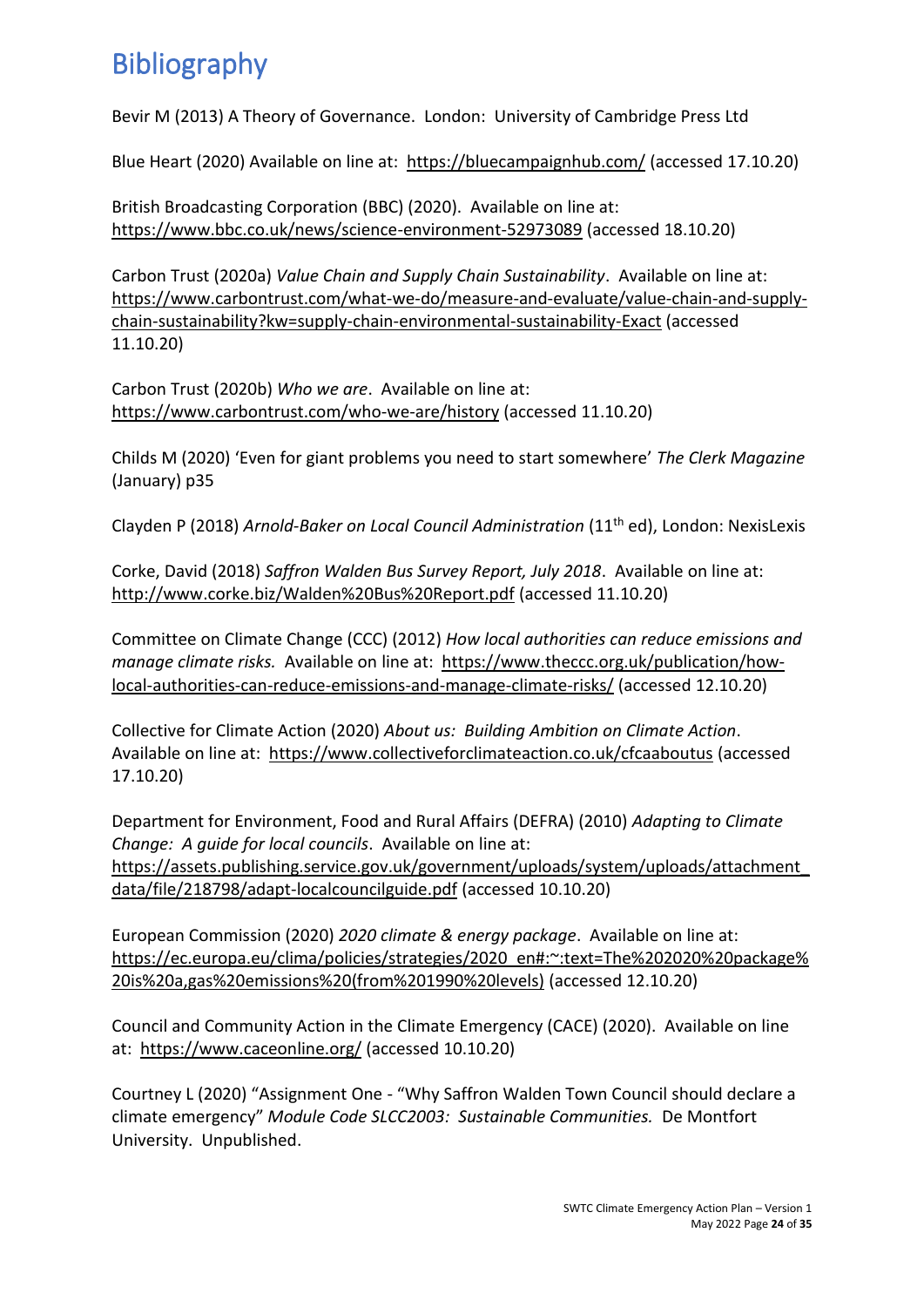Centre for Sustainable Energy (CSE) (2020). Available on line at: <https://www.cse.org.uk/> (accessed 10.10.20, 20.10.20)

Department for Environment, Food and Rural Affairs (DEFRA) (2010) *Adapting to Climate Change: A guide for local councils*. Available on line at: [https://assets.publishing.service.gov.uk/government/uploads/system/uploads/attachment\\_](https://assets.publishing.service.gov.uk/government/uploads/system/uploads/attachment_data/file/218798/adapt-localcouncilguide.pdf) [data/file/218798/adapt-localcouncilguide.pdf](https://assets.publishing.service.gov.uk/government/uploads/system/uploads/attachment_data/file/218798/adapt-localcouncilguide.pdf) (accessed 10.10.20)

DEFRA (2020) *Press release: PM commits to protect 30% of UK land in boost for biodiversity.*  Available on line at: [https://www.gov.uk/government/news/pm-commits-to-protect-30-of](https://www.gov.uk/government/news/pm-commits-to-protect-30-of-uk-land-in-boost-for-biodiversity)[uk-land-in-boost-for-biodiversity](https://www.gov.uk/government/news/pm-commits-to-protect-30-of-uk-land-in-boost-for-biodiversity) (accessed 11.10.20)

Department for Transport (nd) LTN 1/04 - *Policy, Planning and Design for Walking and Cycling.* Available on line at: [http://www.ukroads.org/webfiles/LTN%201-](http://www.ukroads.org/webfiles/LTN%201-04%20Policy,%20Planning%20and%20Design%20for%20Walking%20and%20Cycling.pdf) [04%20Policy,%20Planning%20and%20Design%20for%20Walking%20and%20Cycling.pdf](http://www.ukroads.org/webfiles/LTN%201-04%20Policy,%20Planning%20and%20Design%20for%20Walking%20and%20Cycling.pdf) (accessed 11.10.20)

The Environment Agency (2020a) *Saffron Walden Flood Risk Areas and Management Plan* Internal Environment Agency report, Unpublished

The Ecologist (2019) *Planting Trees to tackle flooding*. Available on line at: [https://theecologist.org/2019/mar/14/planting-trees-tackle](https://theecologist.org/2019/mar/14/planting-trees-tackle-flooding#:~:text=Trees%20reduce%20flood%20risk%20from,it)[flooding#:~:text=Trees%20reduce%20flood%20risk%20from,it'll%20burst%20its%20banks.&](https://theecologist.org/2019/mar/14/planting-trees-tackle-flooding#:~:text=Trees%20reduce%20flood%20risk%20from,it) [text=Trees%20are%20a%20great%20way%20to%20combat%20flooding.](https://theecologist.org/2019/mar/14/planting-trees-tackle-flooding#:~:text=Trees%20reduce%20flood%20risk%20from,it) (accessed 11.10.20)

Friends of the Earth (2020a) *33 actions local authorities can take on climate change*. Available on line at: [https://policy.friendsoftheearth.uk/insight/33-actions-local-authorities](https://policy.friendsoftheearth.uk/insight/33-actions-local-authorities-can-take-climate-change)[can-take-climate-change](https://policy.friendsoftheearth.uk/insight/33-actions-local-authorities-can-take-climate-change) (accessed 10.10.2020)

Friends of the Earth (2020b) *20 actions parish and town councils can take on the climate and nature emergency.* Available on line at: [https://takeclimateaction.uk/solutions/20-actions](https://takeclimateaction.uk/solutions/20-actions-parish-and-town-councils-can-take-climate-and-nature-emergency)[parish-and-town-councils-can-take-climate-and-nature-emergency](https://takeclimateaction.uk/solutions/20-actions-parish-and-town-councils-can-take-climate-and-nature-emergency) (accessed 10.10.20)

Friends of the Earth (2020c) *Why do we need bees?* Available on line at: [https://friendsoftheearth.uk/bees/why-do-we-need-](https://friendsoftheearth.uk/bees/why-do-we-need-bees#:~:text=Bees%20are%20perfectly%20adapted%20to,vanilla%20and%20apples%20to%20squashes)

[bees#:~:text=Bees%20are%20perfectly%20adapted%20to,vanilla%20and%20apples%20to%](https://friendsoftheearth.uk/bees/why-do-we-need-bees#:~:text=Bees%20are%20perfectly%20adapted%20to,vanilla%20and%20apples%20to%20squashes) [20squashes.](https://friendsoftheearth.uk/bees/why-do-we-need-bees#:~:text=Bees%20are%20perfectly%20adapted%20to,vanilla%20and%20apples%20to%20squashes) (accessed 11.10.20)

Friends of the Earth (2020d) *Leaking landfills – a ticking timebomb as climate change hits?* Available on line at: [https://friendsoftheearth.uk/climate-change/leaking-landfills-ticking](https://friendsoftheearth.uk/climate-change/leaking-landfills-ticking-timebomb-climate-change-hits)[timebomb-climate-change-hits](https://friendsoftheearth.uk/climate-change/leaking-landfills-ticking-timebomb-climate-change-hits) (accessed 11.10.20)

Friends of the Earth Europe (2013) *Factsheet: Lithium*. Available on line at: [https://www.foeeurope.org/sites/default/files/publications/13\\_factsheet-lithium-gb.pdf](https://www.foeeurope.org/sites/default/files/publications/13_factsheet-lithium-gb.pdf) (accessed 11.10.20)

Greenpeace (2020) *About Greenpeace*. Available on line at: <https://www.greenpeace.org.uk/about-greenpeace/> (accessed 11.10.20)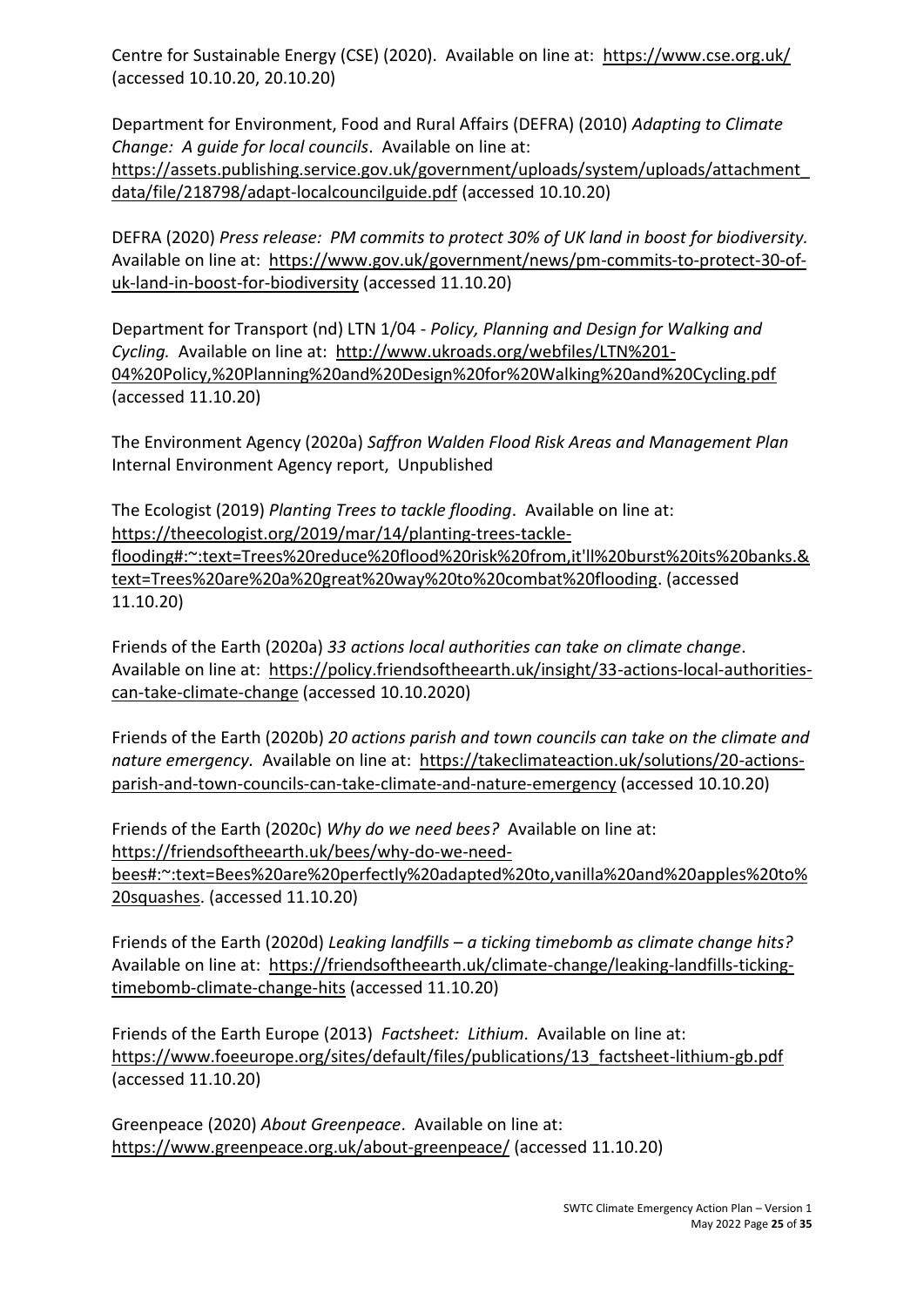Health and Safety Executive (HSE) (2014) *Management of the risk from falling trees or branches* Available on line at: [https://www.hse.gov.uk/foi/internalops/sims/ag\\_food/010705.htm](https://www.hse.gov.uk/foi/internalops/sims/ag_food/010705.htm) (accessed 11.10.20)

Gov UK (2020a) *Rights of Way and Accessing Land*. Available on line at: <https://www.gov.uk/right-of-way-open-access-land/use-public-rights-of-way> (accessed 11.10.20)

Gov UK (2020b) Guidance*: Open space, sports and recreation facilities, public rights of way and local green space.* Available on line at: [https://www.gov.uk/guidance/open-space](https://www.gov.uk/guidance/open-space-sports-and-recreation-facilities-public-rights-of-way-and-local-green-space#:~:text=What%20is%20Local%20Green%20Space,particular%20importance%20to%20local%20communities)[sports-and-recreation-facilities-public-rights-of-way-and-local-green](https://www.gov.uk/guidance/open-space-sports-and-recreation-facilities-public-rights-of-way-and-local-green-space#:~:text=What%20is%20Local%20Green%20Space,particular%20importance%20to%20local%20communities)[space#:~:text=What%20is%20Local%20Green%20Space,particular%20importance%20to%20](https://www.gov.uk/guidance/open-space-sports-and-recreation-facilities-public-rights-of-way-and-local-green-space#:~:text=What%20is%20Local%20Green%20Space,particular%20importance%20to%20local%20communities) [local%20communities.](https://www.gov.uk/guidance/open-space-sports-and-recreation-facilities-public-rights-of-way-and-local-green-space#:~:text=What%20is%20Local%20Green%20Space,particular%20importance%20to%20local%20communities) (accessed 20.10.20)

Knowledge Hub (2020*) About Us*. Available on line at: <https://khub.net/about-us> (accessed 17.10.20)

LocalGov (2018) *Councils must 'act now' to tackle carbon emissions*. Available on line at: <https://www.localgov.co.uk/Councils-must-act-now-to-tackle-carbon-emissions/46144> (accessed 10.10.20)

Locality (2020a) Available on line at: <https://neighbourhoodplanning.org/about/neighbourhood-planning/> (accessed 10.10.20)

Locality (2020b) *Making local green space designations in your neighbourhood plan*. Available on line at: [https://neighbourhoodplanning.org/toolkits-and-guidance/making](https://neighbourhoodplanning.org/toolkits-and-guidance/making-local-green-space-designations-neighbourhood-plan/)[local-green-space-designations-neighbourhood-plan/](https://neighbourhoodplanning.org/toolkits-and-guidance/making-local-green-space-designations-neighbourhood-plan/) (accessed 10.10.20)

Love Essex (2020a) Available on line at: <https://www.loveessex.org/> (accessed 11.10.20)

Love Essex (2020b) *Our Waste Strategy*. Available on line at: <https://www.loveessex.org/our-waste-strategy.aspx> (accessed 11.10.20)

MHCLG (2019b) *National Planning Policy Framework 2019*, London: Ministry of Housing, Communities and Local Government. Available on line at: [https://assets.publishing.service.gov.uk/government/uploads/system/uploads/attachment\\_](https://assets.publishing.service.gov.uk/government/uploads/system/uploads/attachment_data/file/779764/NPPF_Feb_2019_web.pdf) [data/file/779764/NPPF\\_Feb\\_2019\\_web.pdf](https://assets.publishing.service.gov.uk/government/uploads/system/uploads/attachment_data/file/779764/NPPF_Feb_2019_web.pdf) (accessed 10.10.20)

National Association of Local Councils (NALC) (2010*) All About Local Councils*, 2nd ed. Available at: <https://www.nalc.gov.uk/library/publications/800-all-about-local-councils/file> (accessed 10.10.20)

The National Archives (2008) *The Climate Change Act 2008 (2050 Target Amendment) Order 2019, [UK Statutory Instruments](https://www.legislation.gov.uk/uksi) 2019 [No. 1056,](https://www.legislation.gov.uk/uksi/2019/1056/contents/made) Explanatory Note.* Available on line at: <https://www.legislation.gov.uk/uksi/2019/1056/note/made> (accessed 18.10.20)

The National Archives (2011) *Localism Act 2011, c.20* Available at: <http://www.legislation.gov.uk/ukpga/2011/20/enacted> (accessed 09.10.20)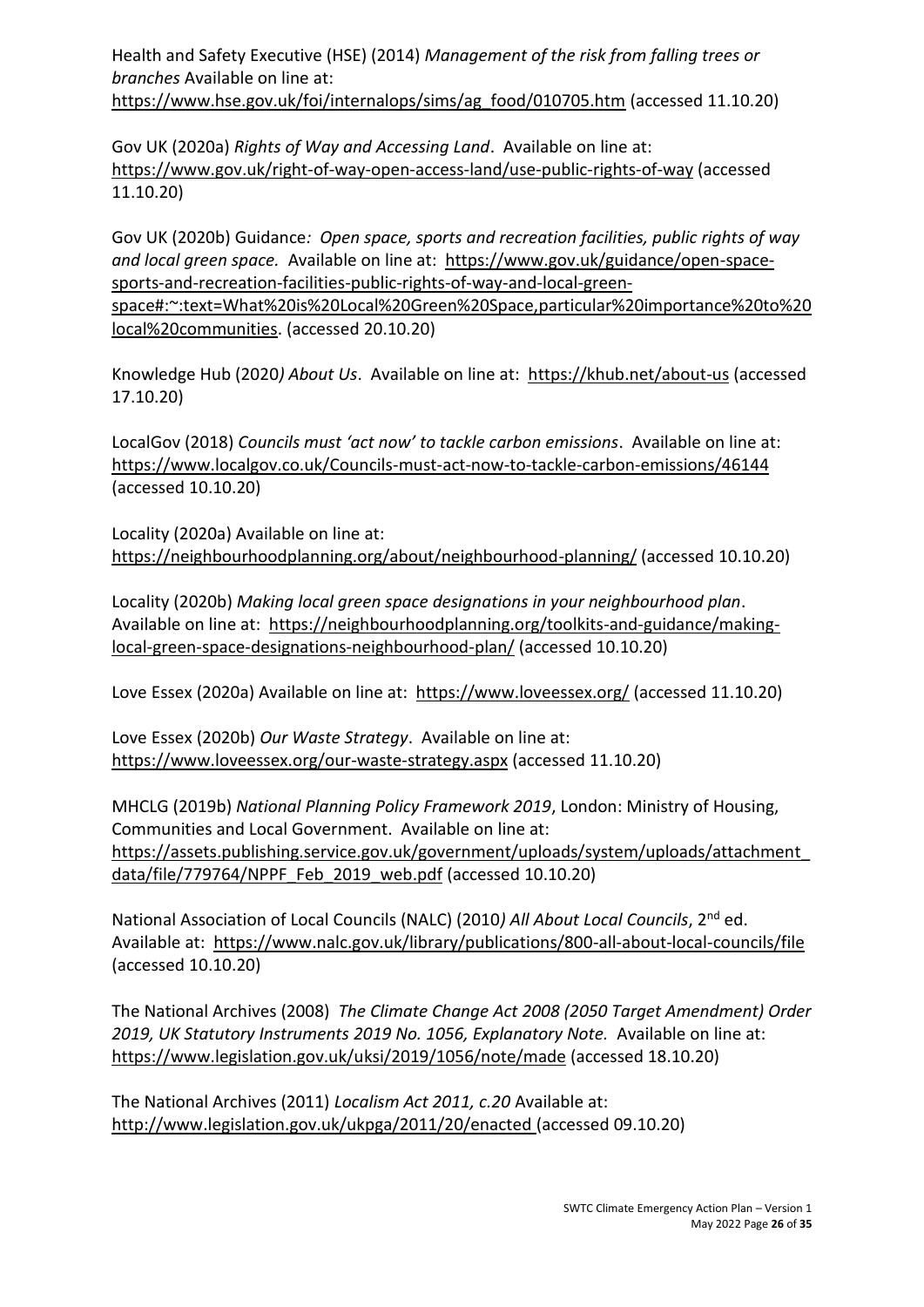The National Archives (2012) *The Parish Councils (General Power of Competence) (Prescribed Conditions) Order 2012 No 965.* Available at: <https://www.legislation.gov.uk/uksi/2012/965/note/made> (accessed 09.10.20)

The National Geographic (2020a) Available on line at: <https://www.nationalgeographic.com/> (accessed 11.10.20)

The National Geographic (2020b) *The environmental impact of cars explained.* Available on line at: [https://www.nationalgeographic.com/environment/green-guide/buying](https://www.nationalgeographic.com/environment/green-guide/buying-guides/car/environmental-impact/)[guides/car/environmental-impact/](https://www.nationalgeographic.com/environment/green-guide/buying-guides/car/environmental-impact/) (accessed 11.10.20)

Pears R & Shields G (2016 10<sup>th</sup> edition) *Cite them right: The essential referencing quide*, London: Palgrave

Pellegram A Ltd (2017) *Planning Local: Toolkit* Planning Local: place unknown

Plant Life (2016) *The Good Verge Guide*. Available on line at: [https://img1.wsimg.com/blobby/go/d2d95f6c-cba5-4b76-8afb](https://img1.wsimg.com/blobby/go/d2d95f6c-cba5-4b76-8afb-d391e6927801/downloads/Road_verge_guide_17_6.pdf?ver=1595360944136)[d391e6927801/downloads/Road\\_verge\\_guide\\_17\\_6.pdf?ver=1595360944136](https://img1.wsimg.com/blobby/go/d2d95f6c-cba5-4b76-8afb-d391e6927801/downloads/Road_verge_guide_17_6.pdf?ver=1595360944136) (accessed 17.10.20)

Plant Life (2020) *About us*. Available on line at: <https://www.plantlife.org.uk/uk/about-us> (accessed 20.10.20)

Philosiblog (2020) Available on line at: [https://philosiblog.com/2012/09/23/a-genuine](https://philosiblog.com/2012/09/23/a-genuine-hange-must-first-come-from-within-the-individual-only-then-can-he-or-she-attempt-to-)make-a-significant-contribution-to-humanity/)[hange-must-first-come-from-within-the-individual-only-then-can-he-or-she-attempt-to-](https://philosiblog.com/2012/09/23/a-genuine-hange-must-first-come-from-within-the-individual-only-then-can-he-or-she-attempt-to-)make-a-significant-contribution-to-humanity/) [\)make-a-significant-contribution-to-humanity/](https://philosiblog.com/2012/09/23/a-genuine-hange-must-first-come-from-within-the-individual-only-then-can-he-or-she-attempt-to-)make-a-significant-contribution-to-humanity/) (accessed 17.10.20)

Rewilding Britain (2020) Available on line at: <https://www.rewildingbritain.org.uk/> (accessed 11.10.20)

Rewilding Europe (2020) Available on line at: <https://rewildingeurope.com/our-story/> (accessed 11.10.20)

Royal Town Planning Institute website (RTPI) (nd) Available on line at: <https://www.rtpi.org.uk/planning-aid/about-planning-aid/> (accessed 10.10.20)

Saffron Walden Initiative (SWI) (2020) Available on line at: <http://www.swinitiative.org/> (accessed 20.10.20)

St Mary's Church (2020) *Eco Church*. Available on line at: [https://www.stmaryssaffronwalden.org/Groups/332734/Eco\\_Church.aspx](https://www.stmaryssaffronwalden.org/Groups/332734/Eco_Church.aspx) (accessed 18.10.20)

Savethewatercleanclever (2020) Available on line at: <https://www.savewatercleanclever.co.uk/> (accessed 11.10.20)

Skinner E (2020) *Sustainable Communities* resource booklet, Cheltenham: De Montefort University Leicester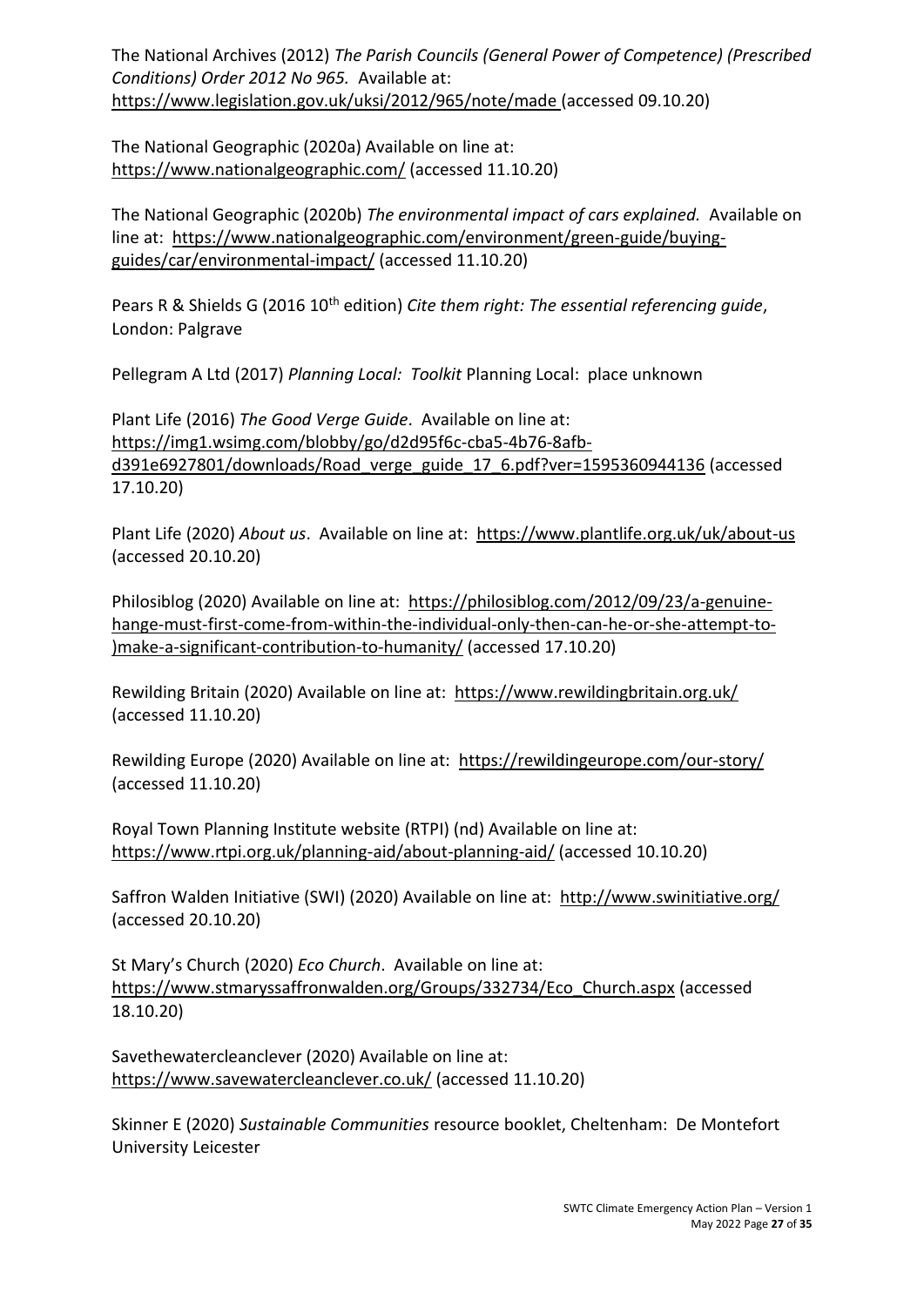United Nations Climate Change (2020) *What do adaptation to climate change and climate resilience mean?* Available on line at: [https://unfccc.int/topics/adaptation-and](https://unfccc.int/topics/adaptation-and-resilience/the-big-picture/what-do-adaptation-to-climate-change-and-climate-resilience-mean)[resilience/the-big-picture/what-do-adaptation-to-climate-change-and-climate-resilience](https://unfccc.int/topics/adaptation-and-resilience/the-big-picture/what-do-adaptation-to-climate-change-and-climate-resilience-mean)[mean](https://unfccc.int/topics/adaptation-and-resilience/the-big-picture/what-do-adaptation-to-climate-change-and-climate-resilience-mean) (accessed 10.10.20)

United Nations (2019) *The Climate Crisis - a race we can win.* Available on line at: <https://www.un.org/en/un75/climate-crisis-race-we-can-win> (accessed 10.10.20)

United Nations (2020a) *The Sustainable Development Agenda*. Available on line at: <https://www.un.org/sustainabledevelopment/development-agenda/> (accessed 17.10.20)

United Nations (2020b) *About the Sustainable Development Goals*. Available on line at: <https://www.un.org/sustainabledevelopment/sustainable-development-goals/> (accessed 17.10.20)

United Nations (2020c) *Treaty Collection*. Available on line at: [https://treaties.un.org/Pages/Overview.aspx?path=overview/glossary/page1\\_en.xml](https://treaties.un.org/Pages/Overview.aspx?path=overview/glossary/page1_en.xml) (accessed 17.1020)

United Nations (2020d) *Goal 1: End Poverty in all its forms everywhere*. Available on line at: <https://www.un.org/sustainabledevelopment/poverty/> (accessed 16.10.20)

United Nations (2020e) *Goal 2: Zero Hunger*. Available on line at: <https://www.un.org/sustainabledevelopment/hunger/> (accessed 16.10.20)

United Nations (2020f) *Goal 3: Good Health and Well-Being*. Available on line at <https://www.un.org/sustainabledevelopment/health/> (accessed 16.10.20)

United Nations (2020g) *Goal 4: Quality Education.* Available on line at: <https://www.un.org/sustainabledevelopment/education/> (accessed 16.10.20)

United Nations (2020h) *Goal 5: Gender Equality* Available on line at: <https://www.un.org/sustainabledevelopment/gender-equality/> (accessed 16.10.20)

United Nations (2020i*) Goal 6 Clean Water and Sanitation* Available on line at: <https://www.un.org/sustainabledevelopment/water-and-sanitation/> (accessed 16.10.20)

United Nations (2020j) *Goal 7 - Affordable and Clean Energy.* Available on line at: <https://www.un.org/sustainabledevelopment/energy/> (accessed 16.10.20)

United Nations (2020k*) Goal 8: Decent Work and Economic Growth*. Available on line at: <https://www.un.org/sustainabledevelopment/economic-growth/> (accessed 16.10.20)

United Nations (2020l) *Goal 9: Industries, Innovation and Infrastructure*. Available on line at: <https://www.un.org/sustainabledevelopment/infrastructure-industrialization/> (accessed 16.10.20)

United Nations (2020m) *Goal 10: Reduced Inequalities.* Available on line at: <https://www.un.org/sustainabledevelopment/inequality/> (accessed 16.10.20)

United Nations (2020n) *Goal 11: Sustainable Cities and Communities*. Available on line at: <https://www.un.org/sustainabledevelopment/cities/> (accessed 16.10.20)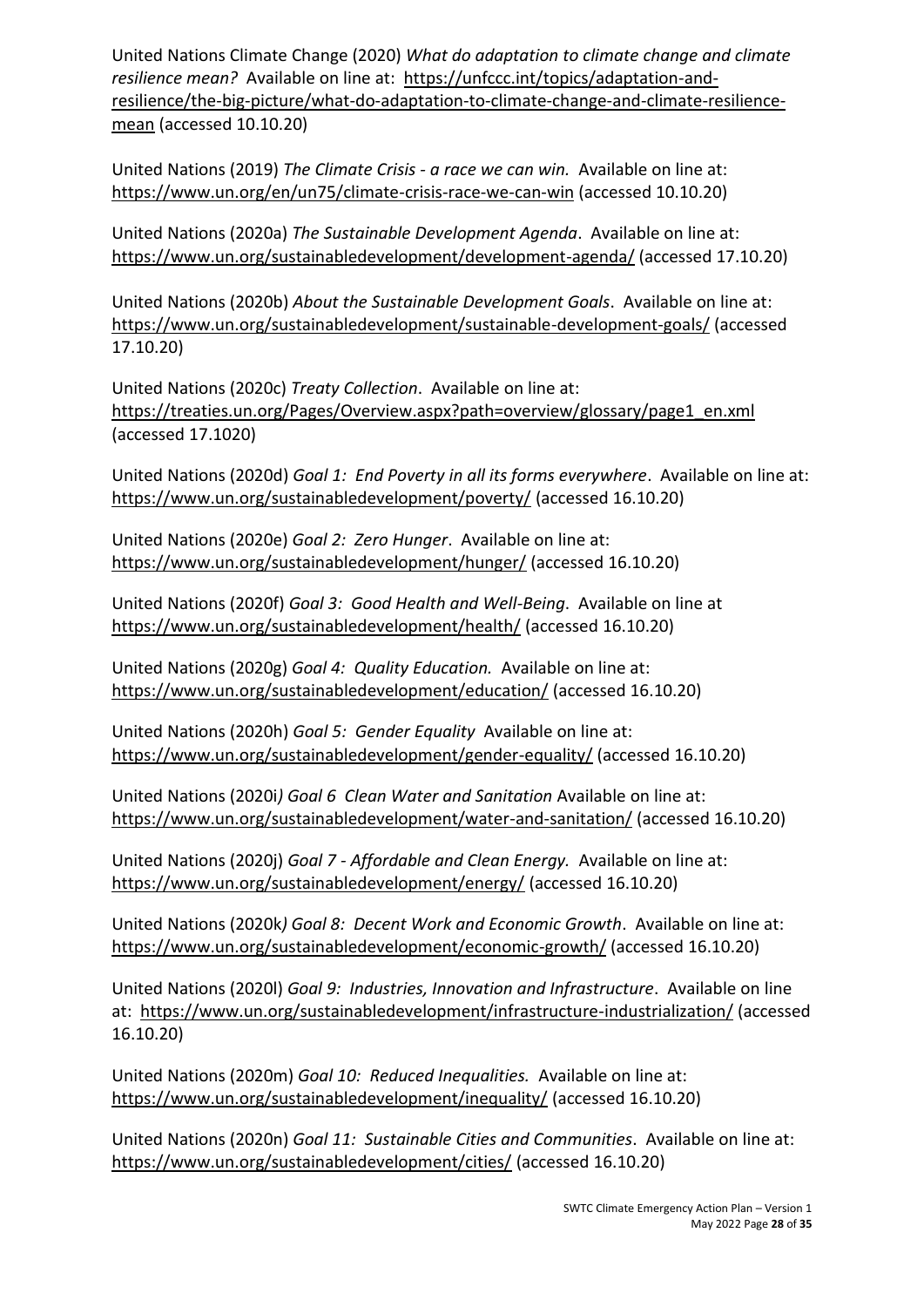United Nations (2020o) *Goal 12: Responsible Consumption and Production*. Available on line at: [https://www.un.org/sustainabledevelopment/sustainable-consumption](https://www.un.org/sustainabledevelopment/sustainable-consumption-production/)[production/](https://www.un.org/sustainabledevelopment/sustainable-consumption-production/) (accessed 16.10.20)

United Nations (2020p) *Goal 13: Climate Action.* Available on line at: <https://www.un.org/sustainabledevelopment/climate-change/> (accessed 16.10.20)

United Nations (2020q) *Goal 14: Life Below Water* Available on line at: <https://www.un.org/sustainabledevelopment/oceans/> (accessed 16.10.20)

United Nations (2020r) Goal 15: Life on Land. Available on line at: <https://www.un.org/sustainabledevelopment/biodiversity/> (accessed 16.10.20)

United Nations (2020s) Goal 16: Peace, Justice and Strong Institutions. Available on line at: <https://www.un.org/sustainabledevelopment/peace-justice/> (accessed 16.10.20)

United Nations (2020t). Goal 17: Partnerships for the Goals. Available on line at: <https://www.un.org/sustainabledevelopment/globalpartnerships/> (accessed 16.10.20)

United Nations Framework Convention on Climate Change (UNFCCC) (2020a) *The Paris Agreement* Available on line at: [https://unfccc.int/process-and-meetings/the-paris](https://unfccc.int/process-and-meetings/the-paris-agreement/the-paris-agreement)[agreement/the-paris-agreement](https://unfccc.int/process-and-meetings/the-paris-agreement/the-paris-agreement) (accessed 02.10.20)

UNFCCC (2020b). Available on line at: <https://unfccc.int/> (accessed 10.10.20)

Wateraid UK. Available on line at: <https://www.wateraid.org/uk/> (accessed 11.10.20)

Woodland Trust (2020a) *Why plant Trees?* Available on line at: <https://www.woodlandtrust.org.uk/plant-trees/why-plant-trees/> (accessed 11.10.20)

Woodland Trust (2020b) *How Trees Fight Climate Change*. Available on line at: [https://www.woodlandtrust.org.uk/trees-woods-and-wildlife/british-trees/how-trees-fight](https://www.woodlandtrust.org.uk/trees-woods-and-wildlife/british-trees/how-trees-fight-climate-change/)[climate-change/](https://www.woodlandtrust.org.uk/trees-woods-and-wildlife/british-trees/how-trees-fight-climate-change/) (accessed 11.10.20)

World Health Organization (WHO) (2020) Available on line at: <https://www.who.int/> (accessed 11.10.20)

You Matter (2020) Available on line at: <https://youmatter.world/en/about-us/> (accessed 11.10.20)

# <span id="page-28-0"></span>Glossary of Terms

#### **Arnstein, Shery**

Arnstein worked at the US Department of Housing, Education and Welfare in the 1960s-70s. Through this work and her analysis of public participation, she wrote the highly influential journal article in the American Planning Association "Ladder of Citizen Participation". Her papers and work noted the lasting effect of public participation in policy making. The public influence could therefore be seen in policy making relating to urban planning, public policy and other public realms. Arnstein's ladder of participation has been reprinted more than 80 times in academic publications and translated into numerous languages. Arnstein's ladder is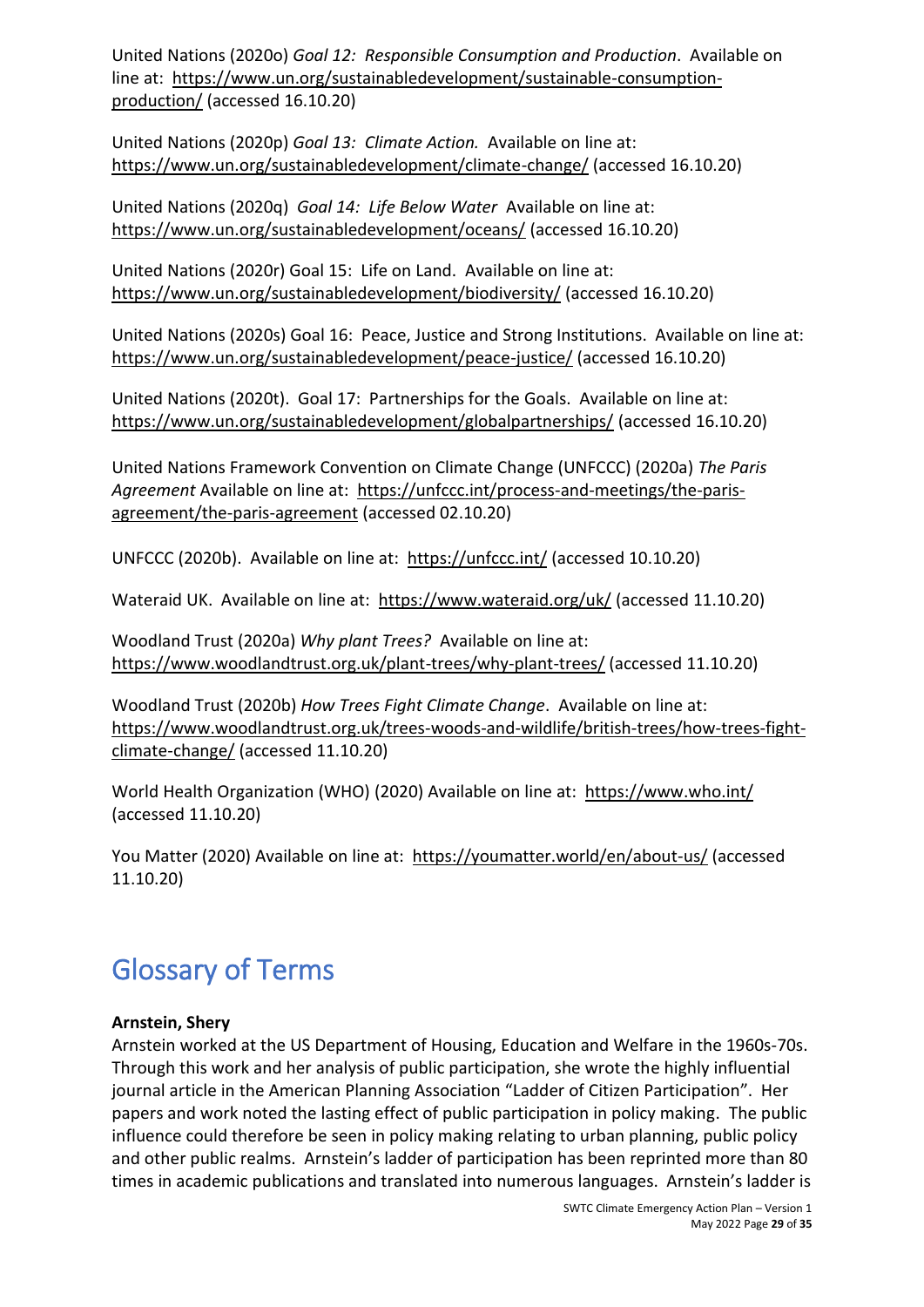still used to this day by those involved in consultation, engagement or public awareness and academics as a credible means of reviewing and analysing community participation.

#### **Attenborough, David Sir**

He is an English broadcaster and natural historian. He is widely respected in his field and in recent years has sparked considerable interest and recognition in his campaign for climate change. His series 'The Blue Planet' (2001), 'State of the Planet' (2000), 'Changing Planet Earth' (2006) and 'Our Planet' (2019) address environmental issues including global warming. He has been very critical of the global inaction to address global warming, making a series of impassioned pleas for international action to address climate change

#### **Business Improvement District (BID)**

Established under The Business Improvement Districts (England) Regulations 2004, No 2443 BIDs were established by the Ministry of Housing, Communities and Local Government. Establishment of a BID area is via a ballot process and in accordance with the legislation (Regulations 1-9 of the Act detail the requirements). Once BID areas are established, those qualifying businesses in the BID area must pay a levy, which is added to the business rates bill as collected by the Rating Authority (in Saffron Walden this is Uttlesford District Council). A BID may only be dissolved by the same Rating Authority (as per Regulation 18 of the legislation). The primary objectives of BIDs is to deliver additional services to local business, this may often include clustering of services (such as utilities, bin emptying, printing) or promotion/marketing of the area generally. BIDs may not deliver a service already offered by a local authority, although they may add to any existing service.

#### **British Broadcasting Corporation (BBC)**

The BBC is a British public service broadcaster; it is the worlds' oldest and arguably most respected national broadcaster. It is primarily funded through the annual TV licensing fee, charged to all who receive live TV broadcasts. The fee is set by the British Government with the work of the BBC operating under an agreement with the Secretary of State for Digital, Culture, Media and Sport. Much has been written about the impartiality of the BBC (given it is funded through Government) but this should not detract from the high quality, awardwinning service.

#### **Carbon Neutrality**

**"**Carbon neutrality means having a balance between emitting carbon and absorbing carbon from the atmosphere in carbon sinks. Removing carbon oxide from the atmosphere and then storing it is known as carbon sequestration. In order to achieve net zero emissions, all worldwide greenhouse gas (GHG) emissions will have to be counterbalanced by carbon sequestration" (European Parliament, 2020)

#### **Campaign to Protect Rural England (CPRE):**

Formed in 1926, it is a pressure group whose primary aim is to limit urban sprawl and creep.

#### **Centre for Sustainable Energy (CSE)**

An independent, national charity which seeks to help, inform and support individuals and organisations in their use and consumption of energy. CSE works closely with a range of 3<sup>rd</sup> parties including the UK and local government bodies and is currently working with the Society for Local Council Clerks to further support and educate local councils on energy efficiency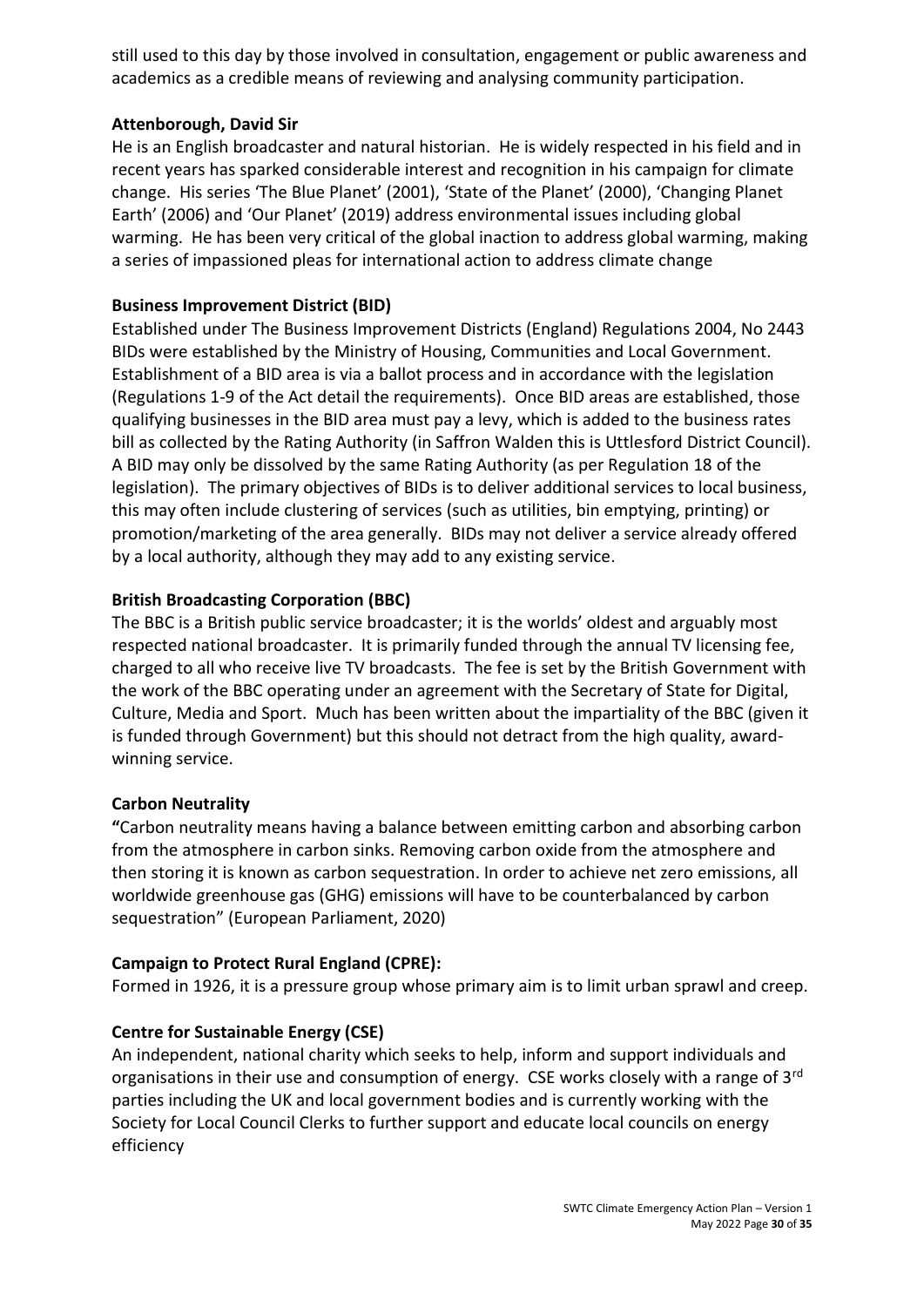#### **Council and Community Action in the Climate Emergency (CACE)**

Established in Australia in 2017, a lobby group to encourage all levels of government across the world to declare a climate emergency followed by a climate action plan

#### **Committee on Climate Change (CCC):**

A statutory body, established under the UK's Climate Change Act 2008. It provides independent, expert advice to UK governments, advising how to reduce greenhouse gas emissions. Its Chair is Lord Debden and membership includes experts in the fields of climate science, economics, behavioural science and business. Its members have a duty to act impartially and objectively in their advice to government.

#### **The Department for the Environment, Food and Rural Affairs (DEFRA)**

A Government Ministerial Department responsible for the protection of the environment, food production, agriculture, fisheries and rural communities. It covers the UK and Northern Ireland

#### **The Department for Transport (DfT)**

A Government Ministerial Department responsible for the UK's transport network. The DfT supports English local authorities with advice, policy, guidance and funding for the maintenance of road networks. They support and develop new major transport schemes and manage approximately 4,300 miles of major roads and motorways via Highways England

#### **The Ecologist Journal**

Originally produced as a paper journal in the 1970s it now has a strong online presence and seeks to offer advice, guidance, news and academic advice to those involved in and with an interest in environmental matters. With hundreds of thousands of subscribers, it leads on international climate change and environmental matters

#### **Eco Church**

"As part of our mission to share God's love, we have formed an Eco-Team at St Mary's to explore how we can better care for God's creation. This is in line with the Fifth Mark of Mission according to the Anglican Communion, which is 'to strive to safeguard the integrity of creation and sustain and renew the life of the earth." (St Marys Church, 2020)

#### **Essex Association of Local Councils (EALC)**

The County Association of the National Association of Local Councils. The EALC offers local advice, guidance and support to local councils in Essex, working alongside and in conjunction with NALC (see glossary of terms for the work of NALC)

#### **Essex Wildlife Trust**

A conservation charity covering the county of Essex. They are committed to protecting wildlife and the natural world. It was founded in 1959 by volunteers and they currently have direct responsibility for the management and preservation of over 8,400 acres of parkland and open spaces in Essex.

#### **Environment Agency (EA)**

Established in 1996 and based in Bristol, the EA is a public body coming under the responsibility of DEFRA (see Glossary of terms). It has responsibility for a range of environmental matters including the regulation of the waste industry, fisheries,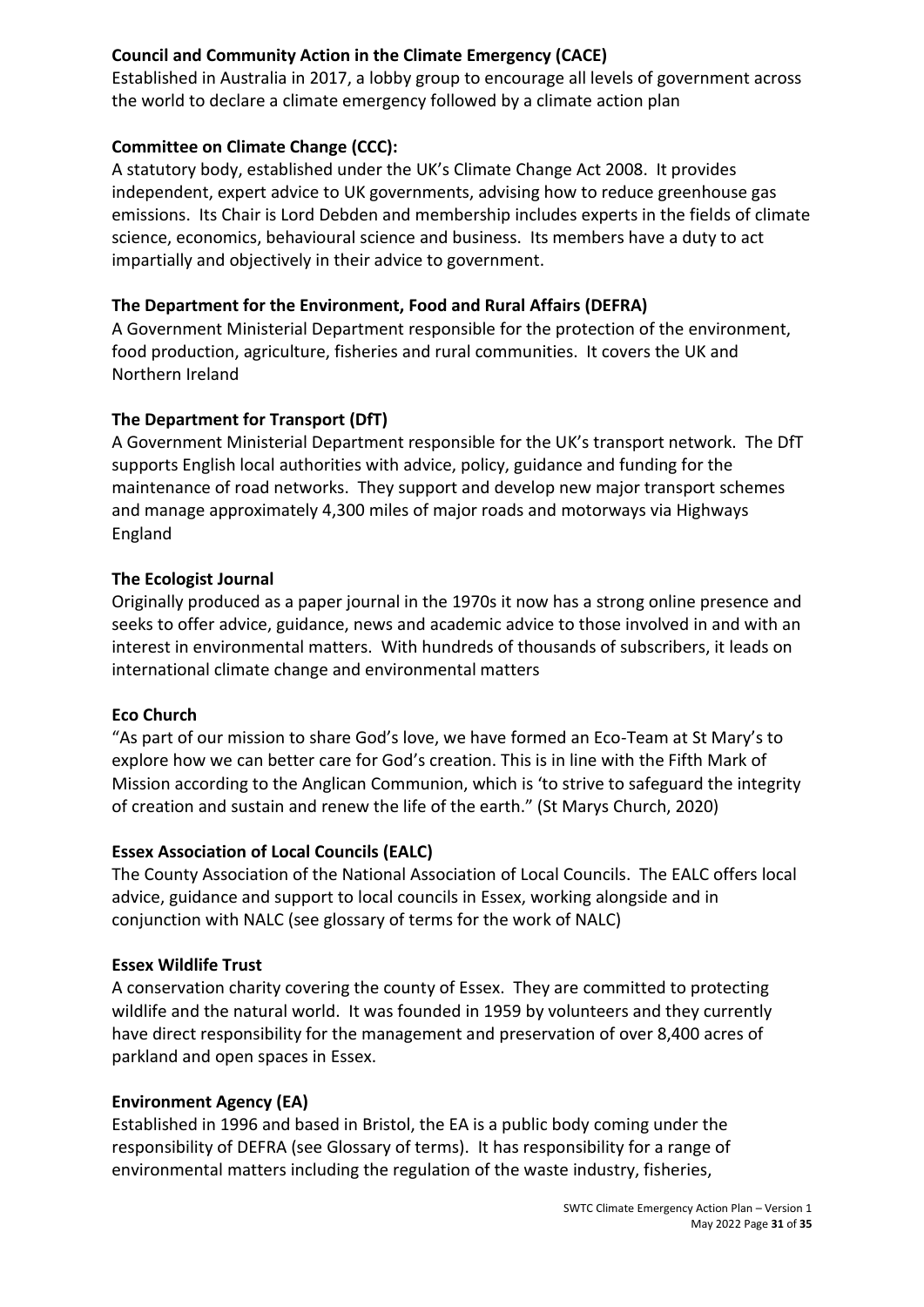conservation, ecology and flood risk management (which it often does alongside the primary authority for flood management, for Saffron Walden this would be Essex County Council)

#### **Friends of the Earth**

Established in 1969 in USA, its primary purpose is to highlight, inform and educate the world on protecting the planet. They campaign locally, nationally and globally on changes to protect the local environment, to adopt alternative energy solutions and to fight for environmental and social rights globally. They fight for sustainable policies, lobbying governments around the world. Far from being just a local, noisy voice, FoE has worked with international governments including the IPCC and a number of international companies to support their sustainable programmes. Their experience, partnership working and governmental advice asserts their credibility as a credible and proven source

#### **The Guardian Newspaper**

A British newspaper, established in 1821. It is commonly considered to be a left-wing, liberalist tabloid paper whose primary target audience is middle aged, middle classed individuals. It has won the Newspaper of the Year Award at the Annual British Press Awards and in 2018 was acknowledged in an Ipsos Mori Poll for its digital content and for being the most trusted newspaper. The Guardian averages  $8<sup>th</sup>$  -  $10<sup>th</sup>$  place in statistics evaluating most read papers (both print and online). Considered by Media Bias Fact Check to be a trusted and respected newspaper.

#### **General Power of Competence (GPC)**

Introduced as part of the Localism Act 2011, the GPC equips town and parish councils with additional powers and authority to act innovatively in delivering outcomes for the communities which they serve

#### **Greenpeace UK**

An independent environment group, established in 1971 in the UK. They take "peaceful, non-violent direct action" (Greenpeace 2020), with direct action physically stopping an immediate environmental wrong. In the 1970s, they were very much considered rebellious anarchists although their ethics are based on peaceful intervention, taking a lead from the passive movement of The Quakers. In 1986, they established a laboratory at Exeter University and now carry out extensive research and fact-based investigations in to climate change and environmental matters. Their long-standing and pioneering environmental work asserts them as a credible source of reference.

#### **Landfill sites**

An area of land designated for waste disposal, often starting life as a hole in the ground which is then filled with waste. Sites take waste arising from commercial, industrial and household activities. The harmful effects of landfill sites have been recognised for many years; they emit methane into the atmosphere which (in large doses) is harmful to people. Contaminated, wet soil leaks leachate into the watercourse causing further environmental harm and damage. The management of landfill sites is strictly monitored and controlled by legislation and industry regulations

#### **Local Green Space (LGS)**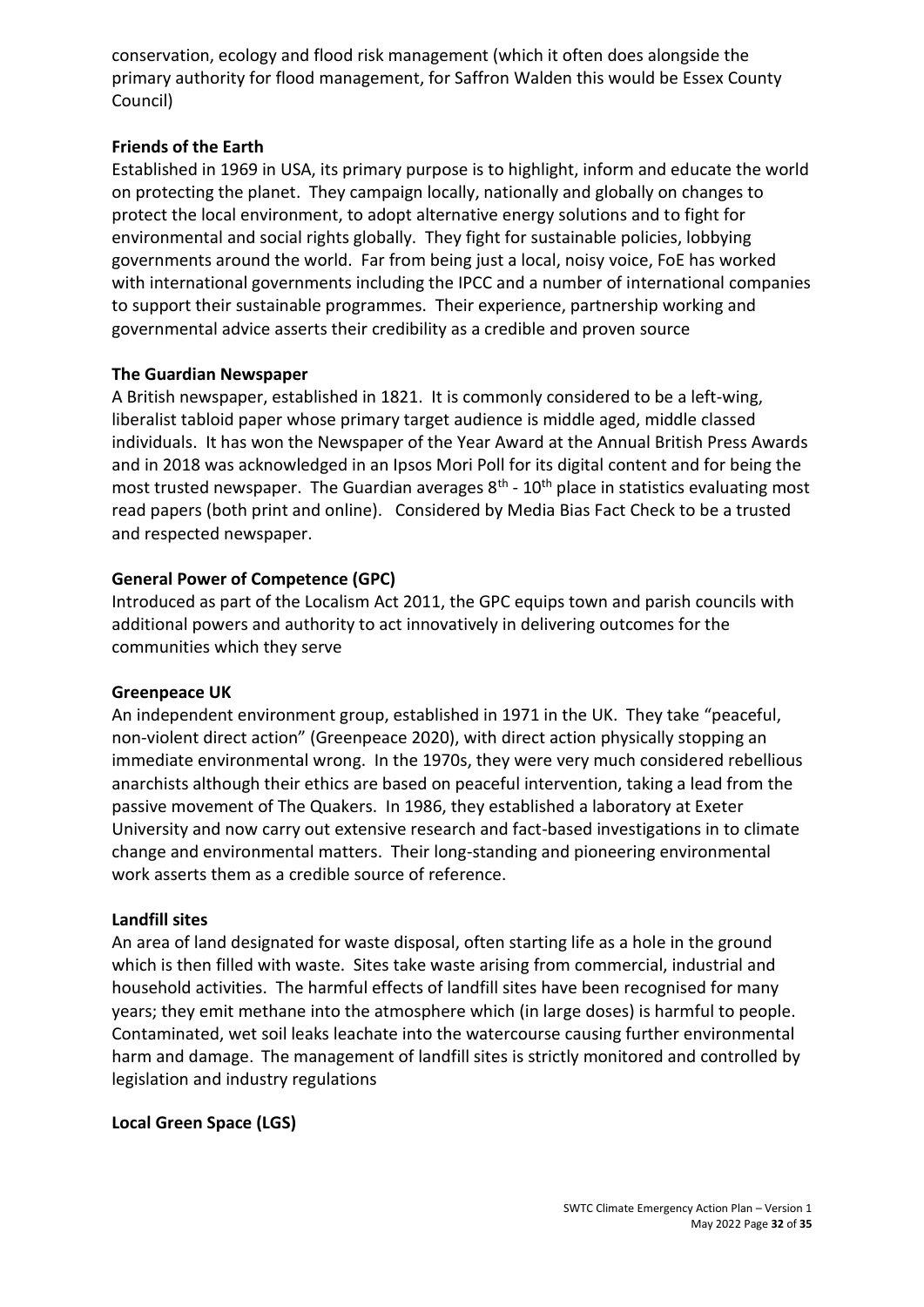LGS is a designation in Local Plans and Neighbourhood Plans and is a means of registering land against development. The land must be demonstrably useful and important to the community.

#### **Local Council**

Refers to Town or Parish Councils who are the tier of local government at the lowest end and most often, at the most engaged end with public consultation. Local Councils do not (ordinarily) determine planning applications but they may seek to influence the Principal Authority. Local Councils have a statutory right to comment on applications but are not statutory consultees

#### **Localism Act 2011**

Introduced in 2011 by a Conservative Government, the Localism Act devolves greater powers to councils, providing them with more control matters in their community; the Localism Act has particularly supported councils in their control of housing (for example, creating new and different opportunities for local authorities on social housing) and planning decisions (for example, abolishing regional spatial strategies, amendment to the Community Infrastructure Levy and neighbourhood development orders. The Localism Act also introduced the General Power of Competence for local councils

#### **Local Government Association (LGA)**

The LGA is the national membership body for some 335/339 councils in England. Membership includes district, county, metropolitan, unitary authorities and London boroughs. It represents local government on national government matters, aiming to influence national government. It is a politically-led organisation with representation from all major UK political parties

#### **Local Plan:**

Key documents from Planning Authorities which set out a vision and framework for the future development of the area. The Local Plan must follow statutory procedures and the authority must engage with the local community in the consultation and preparation of the plan. "The Local Plan provides a degree of certainty for communities, businesses and investors, and a framework for guiding decisions on individual planning applications." DCLG (2015)

#### **The National Association for Local Councils (NALC)**

It is the only national body to represent the interests of local councils. It works with County Associations (Saffron Walden sits in the Essex Association of Local Councils forum), representing the sector at national level but also providing help, support and guidance on local issues. It has an accreditation service (the Local Council Award Scheme) which sets industry standards with applying councils having to met set criteria and requirements.

#### **The National Geographic Society**

One of the world's largest non-profit scientific and educational organisations in the world. It covers a broad spectrum of responsibility and interest including geography, archaeology, natural science, environmental and historical conservation and world culture/history.

#### **National Planning Policy Framework (NPPF):**

This sets out the government's planning policies for England, providing the framework for other polices (including local plans and policies). Last updated February 2019.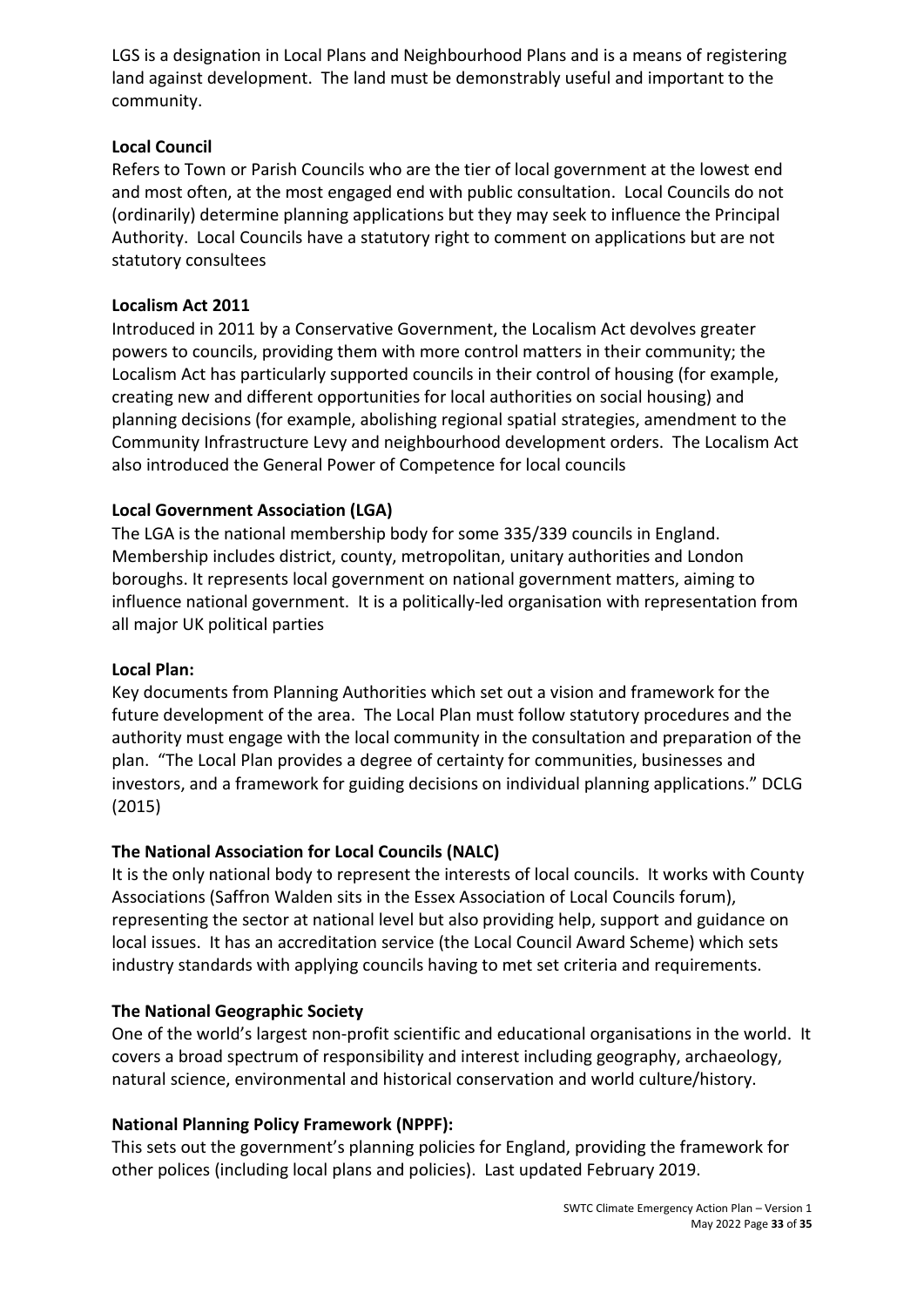#### **Neighbourhood Plan**

Introduced under the Localism Act 2011, c.20, part 6, chapter 3. A neighbourhood plan seeks to put decision making on planning matters to the local community. Once adopted, a neighbourhood plan forms part of the suite of documents in the Local Development Plan along with the Local Plan

#### **Participatory Democracy**

Participatory Democracy (PD): a form of governance which widens the depth and breadth of citizen involvement in the political system. Citizens determine policy and governance decisions; politicians are simply required to act according to this will.

Bevir<sup>44</sup> (2013, p173) describes PD as "*a contingent product of the institutionalism and communitarianism"*, noting the adopted role and responsibility of the individual and family units in the process.

#### **Plant Life**

"Plantlife is a British conservation charity working nationally and internationally to save threatened wild flowers, plants and fungi. We own nearly 4,500 acres of nature reserve across England, Scotland and Wales. We have 11,000 members and supporters and HRH The Prince of Wales is our Patron" (Plant Life 2020)

#### **Principal Authorities:**

The name given to authorities who are either County Councils in England, District (or Borough) Councils or Unitary Councils (where the role of county and district councils has been combined). The Principal Authority will ordinarily determine planning applications for their area

#### **Renewable UK**

Previously operating under the name of 'British Wind Energy Association' (est 1978), Renewable UK represents the UK's wind power, wave power, tidal power, wave and tidal energy industries. Renewable UK supports these industries in the promotion and use of renewable electricity.

#### **Residents' for Uttlesford:**

A new political group formed in 2014 largely in response to and in opposition of poor planning practices at Uttlesford District Council. In May 2019 following local elections, Residents' for Uttlesford became the majority party at UDC; UDC is the Local Planning Authority.

#### **Saffron Walden against Climate Change (SWACC)**

A Saffron Walden local action group, established in 2018 by a group of young mums who felt inspired to do more than learn about climate change; they wanted to take decisive, physical action in their locality. They are supported by a number of other community groups including Saffron Walden Town Council (it is not known if this group has continued into 2022)

SWTC Climate Emergency Action Plan – Version 1 <sup>44</sup> Mark Bevir: A renowned and recognised academic on political theory. He is a Professor of Political Science and Director of the Centre for British Studies at the University of California, Berkeley, USA. He has published over a dozen books on political governance along with numerous scholarly articles on similar subjects.